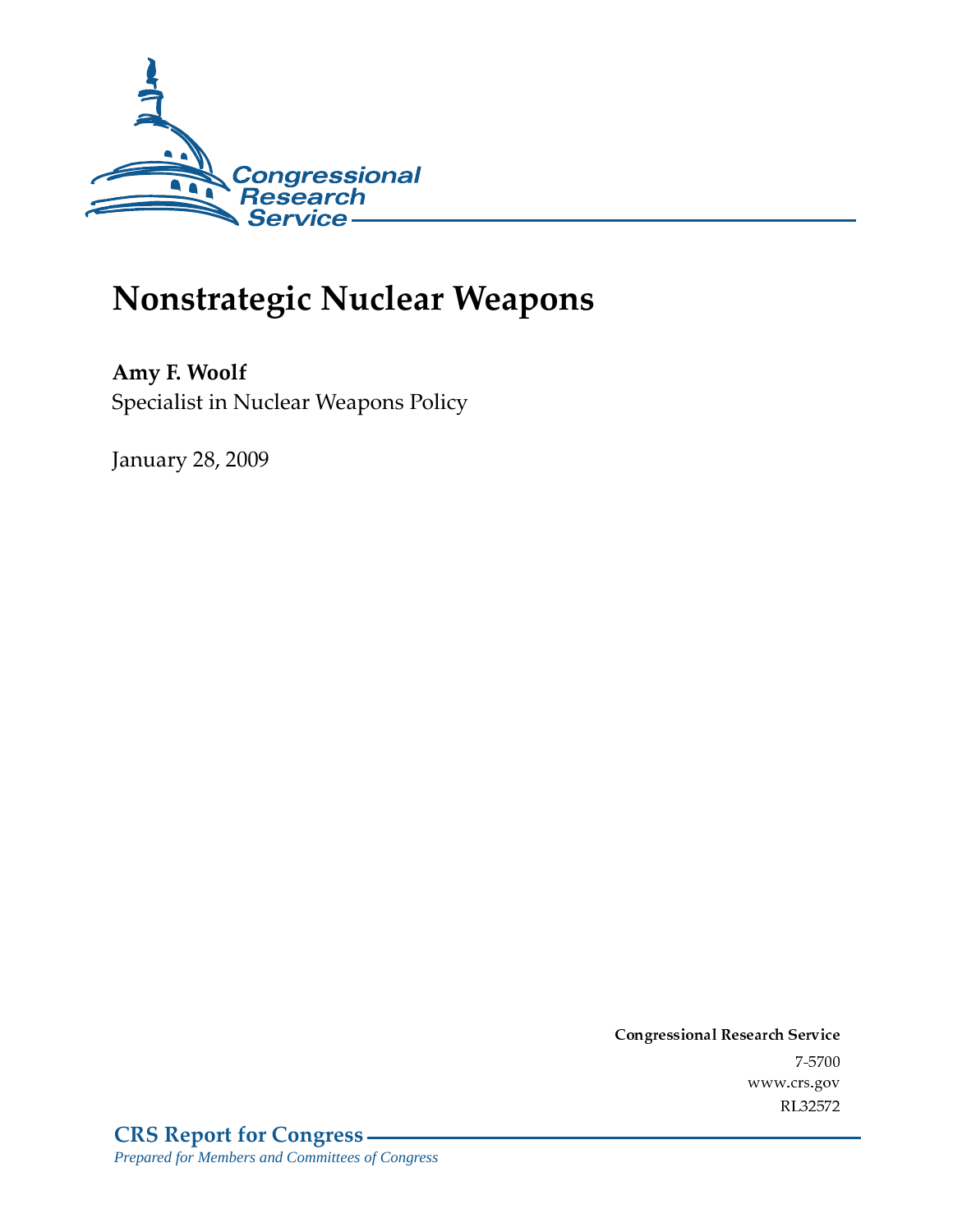## Summary

During the Cold War, the United States and Soviet Union both deployed thousands of "nonstrategic" nuclear weapons that were intended to be used in support of troops in the field during a conflict. These included nuclear mines; artillery; short, medium, and long-range ballistic missiles; cruise missiles; and gravity bombs. In contrast with the longer-range "strategic" nuclear weapons, these weapons had a lower profile in policy debates and arms control negotiations. At the end of the 1980s, before the demise of the Soviet Union, each nation still had thousands of these weapons deployed with their troops in the field, aboard naval vessels, and on aircraft.

In 1991, both the United States and Soviet Union announced that they would withdraw most and eliminate many of their nonstrategic nuclear weapons. The United States now retains approximately 1,100 nonstrategic nuclear weapons, with a few hundred deployed with aircraft in Europe and the remaining stored in the United States. Estimates vary, but experts believe Russia still has between 3,000 and 8,000 warheads for nonstrategic nuclear weapons in its arsenal. The Bush Administration it indicated that nuclear weapons remained essential to U.S. national security interests, but it did quietly redeploy and remove some of the nuclear weapons deployed in Europe. In addition, Russia has increased its reliance on nuclear weapons in its national security concept. Some analysts argue that Russia has backed away from its commitments from 1991 and may develop and deploy new types of nonstrategic nuclear weapons.

Analysts have identified a number of issues with the continued deployment of U.S. and Russian nonstrategic nuclear weapons. These include questions about the safety and security of Russia's weapons and the possibility that some might be lost, stolen, or sold to another nation or group; questions about the role of these weapons in U.S. and Russian security policy, and the likelihood that either nation might use these weapons in a regional contingency with a non-nuclear nation; questions about the role that these weapons play in NATO policy and whether there is a continuing need for the United States to deploy these weapons at bases overseas; and questions about the relationship between nonstrategic nuclear weapons and U.S. nonproliferation policy, particularly whether a U.S. policy that views these weapons as a militarily useful tool might encourage other nations to acquire their own nuclear weapons, or at least complicate U.S. policy to discourage such acquisition.

Some argue that these weapons do not create any problems and the United States should not alter its policy. Others, however, argue that the United States should reduce its reliance on these weapons and encourage Russia to do the same. Many have suggested that the United States and Russia expand efforts to cooperate on ensuring the safe and secure storage and elimination of these weapons, possibly by negotiating an arms control treaty that would limit these weapons and allow for increased transparency in monitoring their deployment and elimination. Others have suggested that any potential new U.S.-Russian arms control treaty count both strategic and nonstrategic nuclear weapons. This might encourage reductions or the elimination of these weapons. The 111<sup>th</sup> Congress may review some of these proposals.

This report will be updated as needed.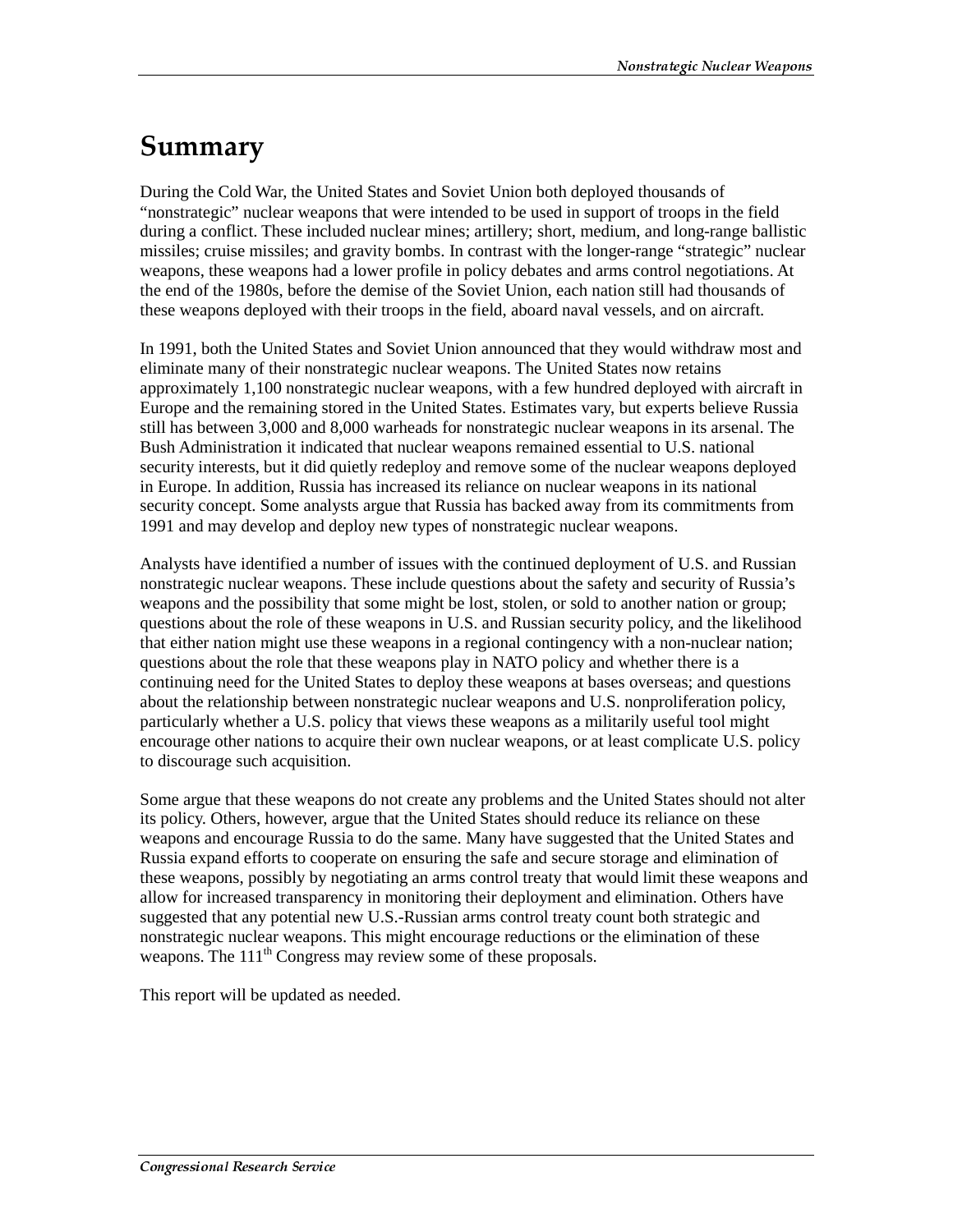## **Contents**

| The Role of Nonstrategic Nuclear Weapons in Russia's National Security Policy  19 |  |
|-----------------------------------------------------------------------------------|--|
| The Role of Nonstrategic Nuclear Weapons in U.S. National Security Policy 19      |  |
| The Role of Nonstrategic Nuclear Weapons in NATO Policy and Alliance              |  |
|                                                                                   |  |
| The Relationship Between Nonstrategic Nuclear Weapons and U.S.                    |  |
|                                                                                   |  |
|                                                                                   |  |
|                                                                                   |  |
|                                                                                   |  |
|                                                                                   |  |

## Contacts

|--|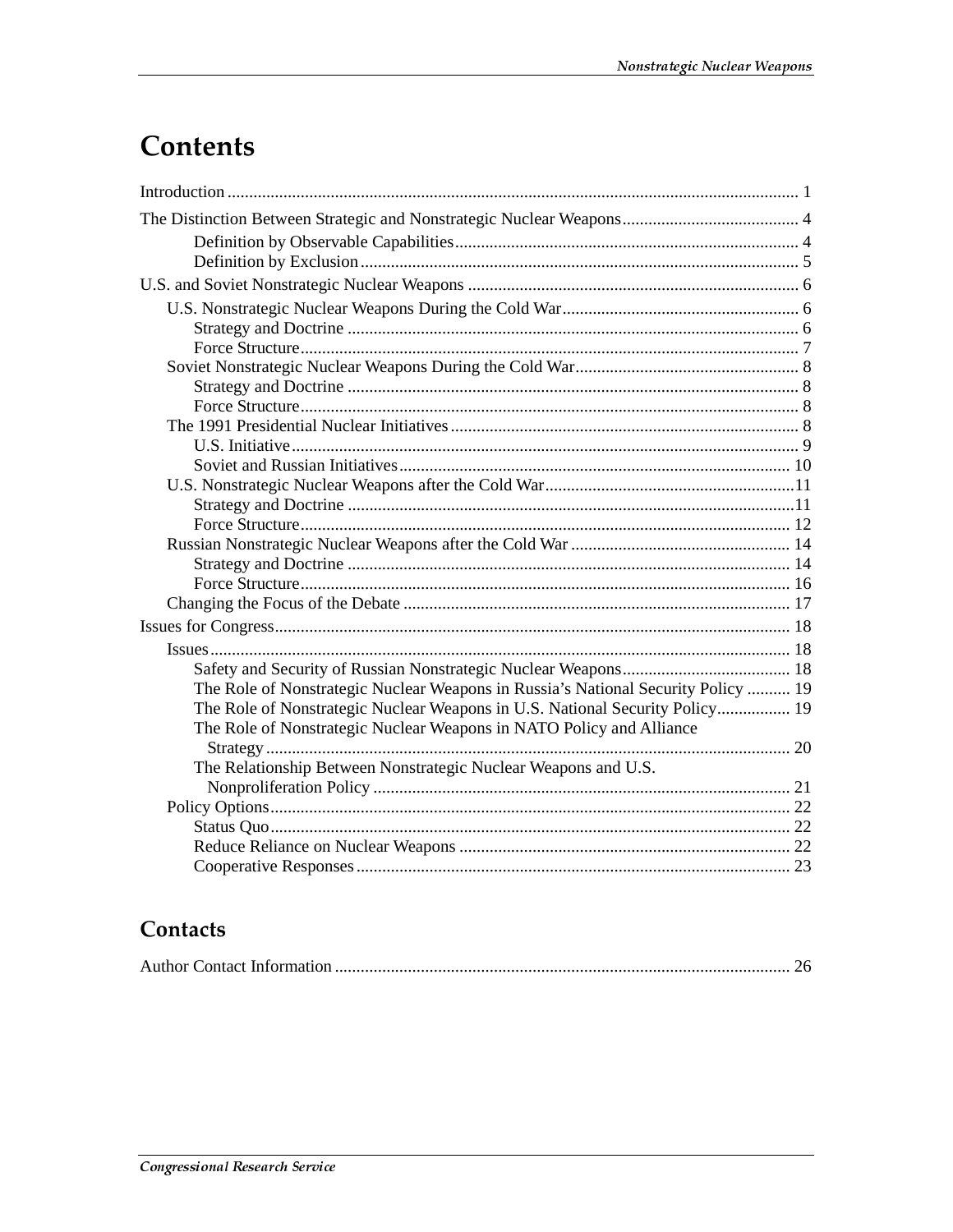## <u>Introduction</u>

During the Cold War, nuclear weapons were central to the U.S. strategy of deterring Soviet aggression against the United States and U.S. allies. Towards this end, the United States deployed a wide variety of systems that could carry nuclear warheads. These included nuclear mines; artillery; short, medium, and long range ballistic missiles; cruise missiles; and gravity bombs. The United States deployed these weapons with its troops in the field, aboard aircraft, on surface ships, on submarines, and in fixed, land-based launchers. The United States articulated a complex strategy, and developed detailed operational plans, that would guide the use of these weapons in the event of a conflict with the Soviet Union and its allies.

Most public discussions about U.S. and Soviet nuclear weapons—including discussions about perceived imbalances between the two nations' forces and discussions about the possible use of arms control measures to reduce the risk of nuclear war and limit or reduce the numbers of nuclear weapons—have focused on long-range, or strategic, nuclear weapons. These include long-range land-based intercontinental ballistic missiles (ICBMs), submarine-launched ballistic missiles (SLBMs), and heavy bombers that carry cruise missiles or gravity bombs. These were the weapons that the United States and Soviet Union deployed so that they could threaten destruction of central military, industrial, and leadership facilities in the other country—the weapons of global nuclear war. But both nations also deployed thousands of nuclear weapons outside their own territories with their troops in the field. These weapons usually had less explosive power and were deployed with launchers that would deliver them to shorter ranges than strategic nuclear weapons. They were intended for use by troops on the battlefield or within the theater of battle to achieve more limited, or tactical, objectives.

These "nonstrategic" nuclear weapons did not completely escape public discussion or arms control debates. Their profile rose in the early 1980s when U. S. plans to deploy new cruise missiles and intermediate-range ballistic missiles in Europe, as a part of NATO's nuclear strategy, ignited large public protests in many NATO nations. Their high profile returned later in the decade when the United States and Soviet Union signed the1987 Intermediate Range Nuclear Forces (INF) Treaty and eliminated medium and intermediate range ballistic and cruise missiles. Then, in 1991, President George Bush, and Soviet President Mikhail Gorbachev, each announced that they would withdraw from deployment most of their nonstrategic nuclear weapons and eliminate many of them.

These 1991 announcements, coming after the abortive coup in Moscow in July 1991, but months before the December1991 collapse of the Soviet Union, responded to growing concerns about the safety and security of Soviet nuclear weapons at a time of growing political and economic upheaval in that nation. It also allowed the United States to alter its forces in response to easing tensions and the changing international security environment. Consequently, for many in the general public, these initiatives appeared to address and *solve* the problems associated with nonstrategic nuclear weapons. Nevertheless, although the United States and Russia included these weapons in some of their arms control discussions, most of their arms control efforts during the rest of that decade focused on implementing the 1991 Strategic Arms Reduction Treaty (START) and negotiating deeper reductions in strategic nuclear weapons.

The lack of public attention did not, however, reflect a total absence of questions or concerns about nonstrategic nuclear weapons. In 1997, President Clinton and Russia's President Boris Yeltsin signed a framework agreement that stated they would address measures related to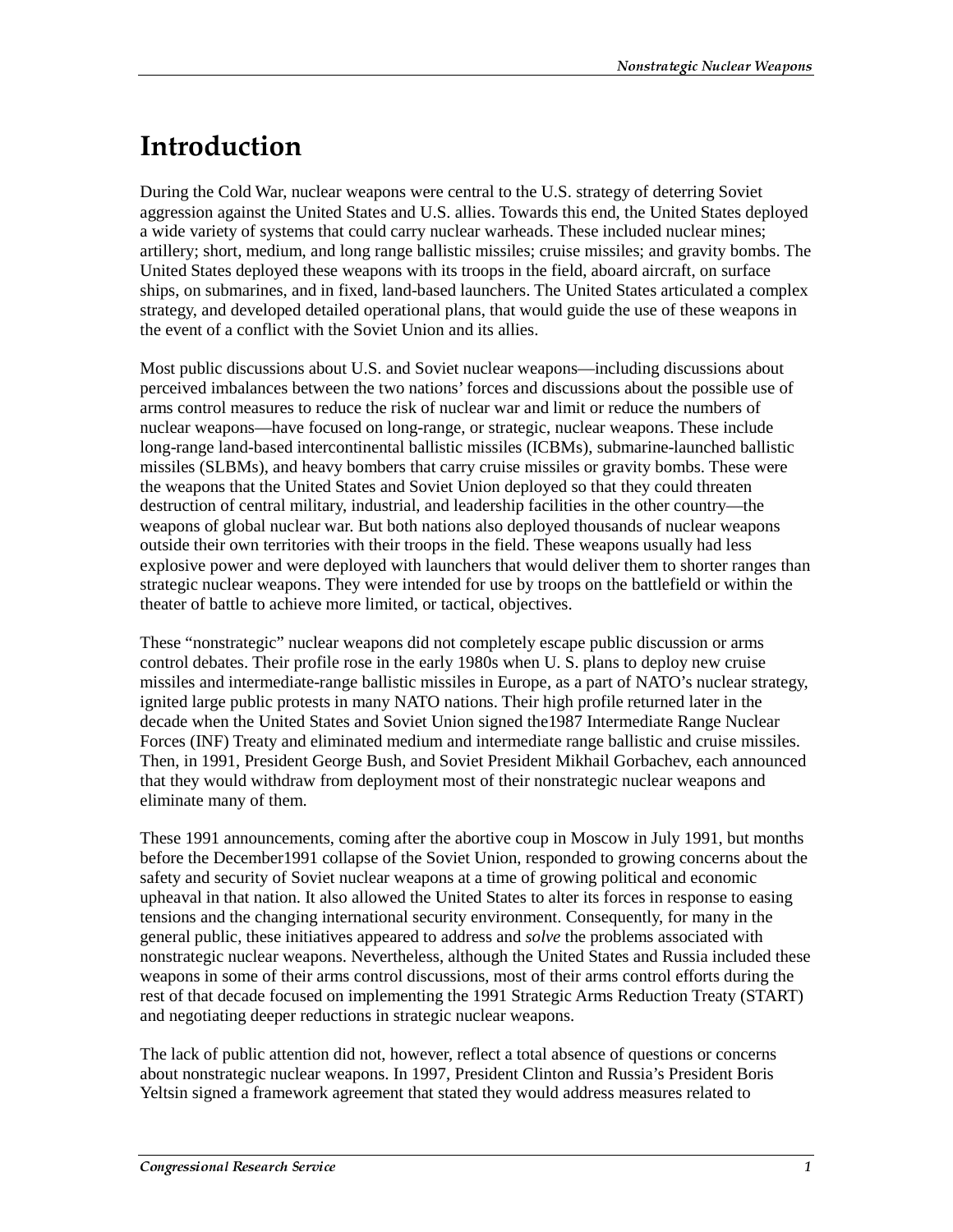nonstrategic nuclear weapons in a potential START III Treaty. Further, during the 1990s, outside analysts, officials in the U.S. government, and many Members of Congress raised continuing questions about the safety and security of Russia's remaining nonstrategic nuclear weapons. Congress also sought a more detailed accounting of Russia's weapons in legislation passed in the late 1990s. Analysts have also questioned the role that these weapons might play in Russia's evolving national security strategy, the rationale for their continued deployment in the U.S. nuclear arsenal, and their relationship to U.S. nuclear nonproliferation policy. The terrorist attacks of September 11, 2001 also reminded people of the catastrophic consequences that might ensue if terrorists were to acquire and use nuclear weapons, with continuing attention focused on the potentially insecure stock of Russian nonstrategic nuclear weapons. Many analysts outside government have argued that the United States and Russia should pursue a formal arms control treaty, possibly including other nuclear weapons states, to reduce and eliminate these weapons.

These weapons have returned to the public eye in recent months. In early 2007, Russia threatened to withdraw from the INF Treaty in response to U.S. plans to deploy a ballistic missile defense radar in the Czech republic and interceptor missiles in Poland.<sup>1</sup> Some analysts speculated that the Russian desire for relief from the INF Treaty had as much to do with its growing interest in deploying a new generation of medium-range missiles as it did with the U.S. missile defense plans. Some even suggested that the international community explore the possible extension of the INF Treaty to other nations, to address Russia's growing concerns with emerging missile programs.<sup>2</sup>

The Bush Administration did not adopt an explicit policy of reducing or eliminating nonstrategic nuclear weapons. When it announced the results of its nuclear posture review in early 2002, it did not outline any changes to the U.S. deployment of nonstrategic nuclear weapons at bases in Europe; it stated that NATO would address the future of those weapons. It also did not discuss these weapons with Russia during arms control negotiations in 2002. Instead, the Strategic Offensive Reductions Treaty (Moscow Treaty) signed in May 2003 limits only the number of operationally deployed warheads on strategic nuclear weapons. Reports indicate, however, that the United States has redeployed and withdrawn some of its nonstrategic nuclear weapons from bases in Greece, Germany, and the United Kingdom.<sup>3</sup>

Further, after the NPR, the Bush Administration sought funding for a study to determine whether the United States could modify an existing nuclear weapon to improve its capability as a "robust nuclear earth penetrator"—a weapon that could attack and destroy hardened and deeply buried targets. The Bush Administration argued that such a weapon would enhance the U.S. nuclear deterrent and improve U.S. security by improving the U.S. ability to hold at risk key assets of emerging adversaries. However, in the face of strong congressional opposition, the Administration reportedly withdrew its request for funding during the FY2006 authorization and appropriations process.

Many analysts outside government, and some Members of Congress, argued that the Bush Administration's policies not only ignored the potential risks from Russia's nonstrategic nuclear

<sup>1</sup> Finn, Peter. "Anti-missile Plan by U.S. Strains Ties with Russia." *Washington Post*, February 21, 2007.

<sup>2</sup> Ryan, Kevin. "Expand or Scrap Missile Ban." *Los Angeles Times*, October 16, 2007.

<sup>&</sup>lt;sup>3</sup> Kristensen, Hans. U.S. Nuclear Weapons Withdrawn from the United Kingdom. Federation of American Scientists, Strategic Security Blog. June 26, 2008. http://www.fas.org/blog/ssp/2008/06/us-nuclear-weapons-withdrawn-from-theunited-kingdom.php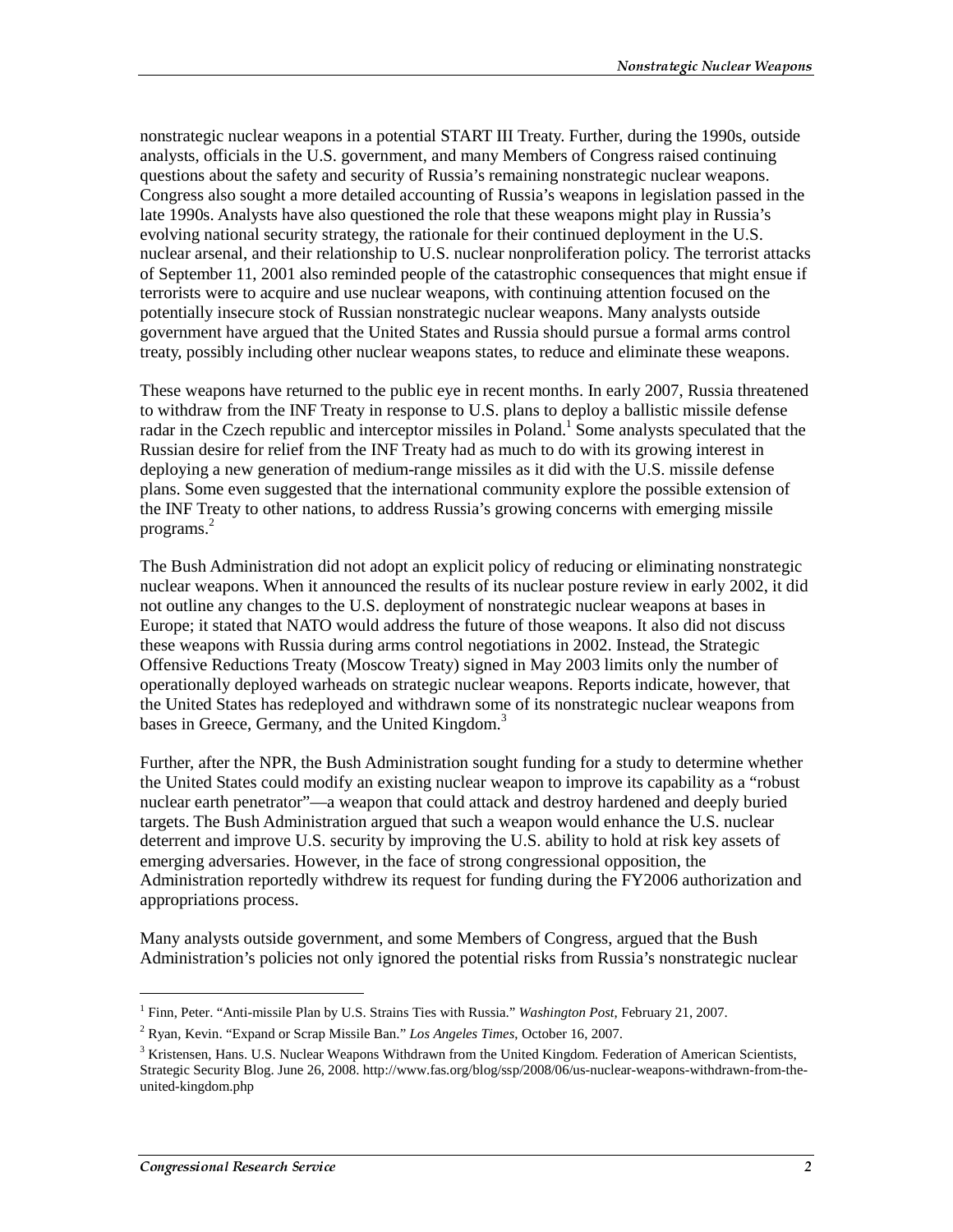weapons, but could also "ignite a new arms race" by raising the perceived utility of nuclear weapons. This report will review the debate over the implications of the Bush Administration's policy in a later section. It is worth noting at this point, however, that this policy represented a stark reversal from trends and debates during the late 1990s. At that time, debates in the nuclear weapons policy community focused on whether the United States should retain its relatively small arsenal of nonstrategic nuclear weapons (when compared with the size of the Russia arsenal) or offer to reduce those weapons as a part of an effort to reduce and secure the remaining Russian arsenal.

The Bush Administration initially quieted discussions about nonstrategic nuclear weapons arms control and, instead, began to consider how the United States could maintain or enhance its own stockpile of these weapons while discouraging the acquisition of nuclear weapons by other nations. In the past few years, however, in response to the Administration's emphasis on the role that U.S. nuclear weapons can play in deterring or defeating nations armed with weapons of mass destruction, and in response to requests for funding for studies on new nuclear weapons, Congress had begun to review and debate the Administration's plans for U.S. nuclear weapons. These debates have not focused on the difference between strategic and nonstrategic nuclear weapons or on the particular concerns that have been raised about nonstrategic nuclear weapons in the past decade. Instead, they have explored, in greater detail, Administration requests for funding for research into new types of nuclear weapons. Congress has also required that the next Administration conduct a new review of U.S. nuclear weapons posture and programs in the FY2008 Defense Authorization Bill (H.Rept. 110-477). As the United States studies possible changes to its nuclear force structure that might include the deployment of new nuclear weapons, nonstrategic nuclear weapons may again rise to a higher profile. Congress might then pursue a broader debate about nonstrategic nuclear weapons and consider further measures to either broaden or narrow the role of these weapons in U.S. national security policy.

In addition, Congress has remained concerned about the potential risks associated with Russia's continuing deployment of nonstrategic nuclear weapons. The FY2006 Defense Authorization Act (P.L. 109-163) contained two provisions that called for further study on these weapons. Section 1212 mandated that the Secretary of Defense submit a report that would determine whether increased transparency and further reductions in U.S. and Russian nonstrategic nuclear weapons are in the U.S. national security interest; Section 3115 called on the Secretary of Energy to submit a report on what steps the United States might take to bring about progress in improving the accounting for and security of Russia's nonstrategic nuclear weapons. Further, H.R. 5017, a Bill to ensure implementation of the 9/11 Commission Report recommendations, included a provision (Sec. 334) that called on the Secretary of Defense to submit a report that detailed U.S. efforts to encourage Russia to provide a detailed accounting of its force of nonstrategic nuclear weapons. It also authorized \$5 million for the U.S. to assist Russia in completing an inventory of these weapons. The  $109<sup>th</sup>$  Congress did not address this bill or its components in any detail. In the  $110<sup>th</sup>$ Congress, H.R. 1 sought to ensure the implementation of the 9/11 Commission Report recommendations. However, in its final form (P.L. 110-53), it did not include any references to Russia's nonstrategic nuclear weapons.

This report provides basic information about U.S. and Russian nonstrategic nuclear weapons. It begins with a brief discussion of the differences between strategic and nonstrategic nuclear weapons. It then provides some historical background, describing the numbers and types of nonstrategic nuclear weapons deployed by both nations during the Cold War and in the past decade; the policies that guided the deployment and prospective use of these weapons; and the measures that the two sides have taken to reduce, eliminate, and, more recently, augment their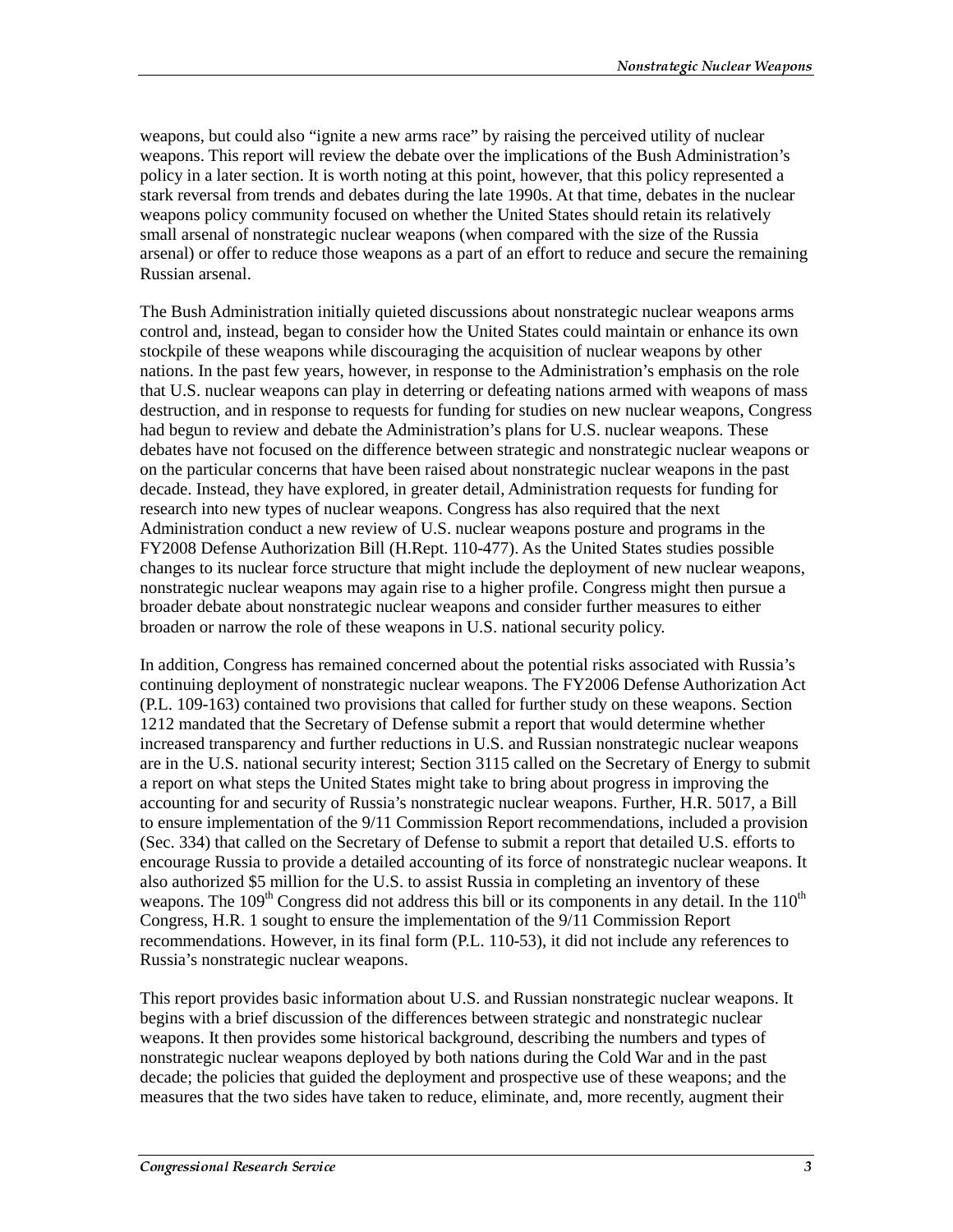forces. The report reviews the issues that have been raised with regards to U.S. and Russian nonstrategic nuclear weapons, essentially identifying the "problems" many associate with the continued deployment of these weapons. It concludes with a review of policy options, or "solutions" for the preceding problems, that might be explored by Congress, the United States, Russia, and other nations.

## The Distinction Between Strategic and Nonstrategic **Nuclear Weapons**

The distinction between strategic and nonstrategic (also known as tactical) nuclear weapons reflects the military definitions of, on the one hand, a strategic mission and, on the other hand, the tactical use of nuclear weapons. According to the Department of Defense Dictionary of Military Terms,<sup>4</sup> a strategic mission is:

Directed against one or more of a selected series of enemy targets with the purpose of progressive destruction and disintegration of the enemy's warmaking capacity and will to make war. Targets include key manufacturing systems, sources of raw material, critical material, stockpiles, power systems, transportation systems, communication facilities, and other such target systems. As opposed to tactical operations, strategic operations are designed to have a long-range rather than immediate effect on the enemy and its military forces.

In contrast, the tactical use of nuclear weapons is defined as "the use of nuclear weapons by land, sea, or air forces against opposing forces, supporting installations or facilities, in support of operations that contribute to the accomplishment of a military mission of limited scope, or in support of the military commander's scheme of maneuver, usually limited to the area of military operations."

## Definition by Observable Capabilities

During the Cold War, it was relatively easy to distinguish between strategic and nonstrategic nuclear weapons because each type had different capabilities that were better suited to the different missions.

## Definition by Range of Delivery Vehicles

The long-range missiles and heavy bombers deployed on U.S. territory and missiles deployed in ballistic missile submarines had the range and destructive power to attack and destroy military, industrial, and leadership targets central to the Soviet Union's ability to prosecute the war. At the same time, with their large warheads and relatively limited accuracies (at least during the earlier years of the Cold War), these weapons were not suited for attacks associated with tactical or battlefield operations. Nonstrategic nuclear weapons, in contrast, were not suited for strategic missions because they lacked the range to reach targets inside the Soviet Union (or, for Soviet weapons, targets inside the United States). But, because they were often small enough to be

<sup>4</sup> This dictionary, and these definitions can be found on the DOD website at http://www.dtic.mil/doctrine/jel/doddict/ index.html.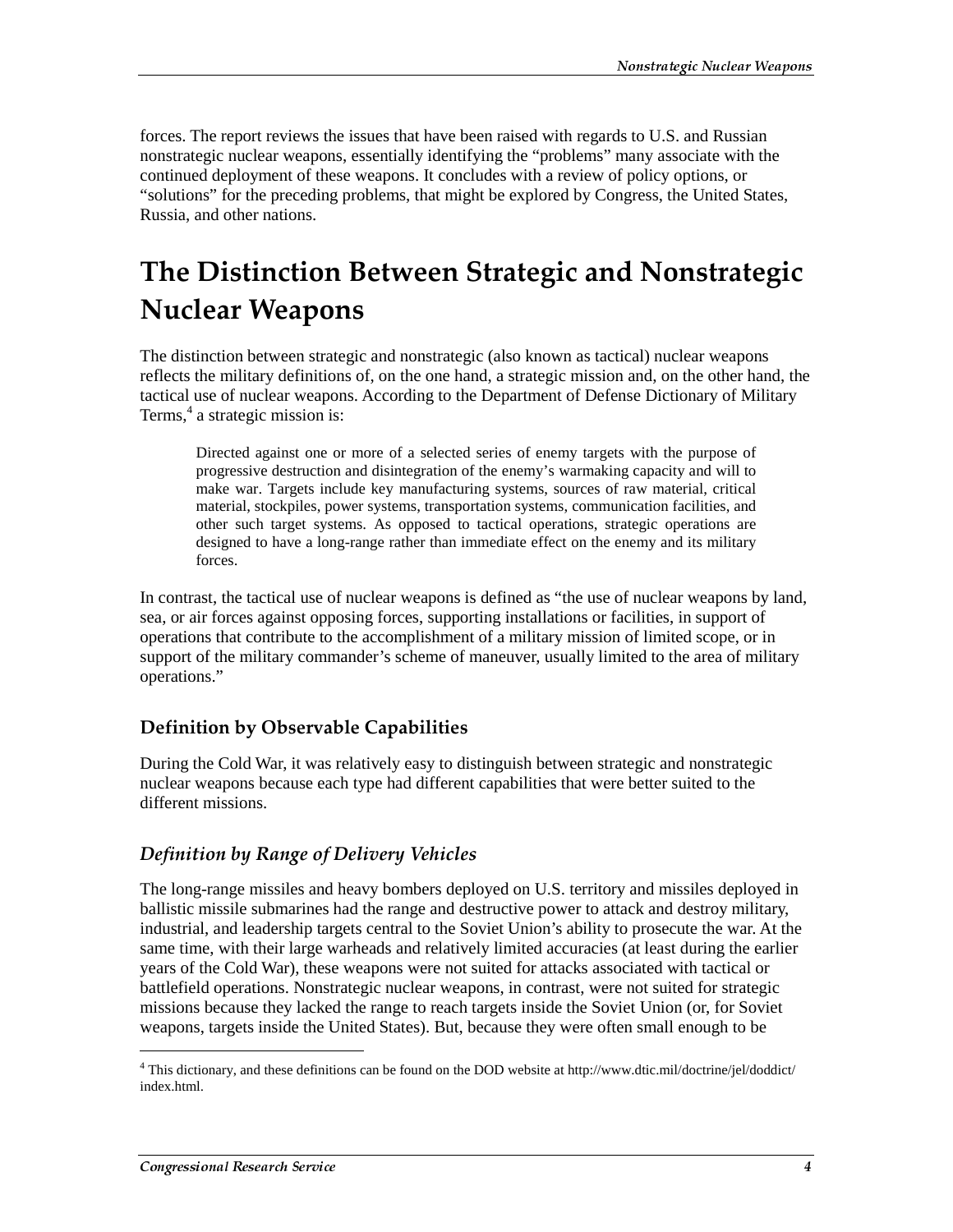deployed with troops in the field or at forward bases, the United States and Soviet Union could have used them to attack targets in the theater of the conflict, or on the battlefield itself, to support more limited military missions.

Even during the Cold War, however, the United States and Russia deployed nuclear weapons that defied the standard understanding of the difference between strategic and nonstrategic nuclear weapons. For example, both nations considered weapons based on their own territories that could deliver warheads to the territory of the other nation to be "strategic" because they had the range needed to reach targets inside the other nation's territory. But some early Soviet submarinelaunched ballistic missiles had relatively short (i.e., 500 mile) ranges, and the submarines patrolled close to U.S. shores to ensure that the weapons could reach their strategic targets. Conversely, in the 1980s the United States considered sea-launched cruise missiles (SLCMs) deployed on submarines or surface ships to be nonstrategic nuclear weapons. But, if these vessels were deployed close to Soviet borders, these weapons could have destroyed many of the same targets as U.S. strategic nuclear weapons. Similarly, U.S. intermediate-range missiles that were deployed in Europe, which were considered nonstrategic by the United States, could reach central, strategic targets in the Soviet Union.

Furthermore, some weapons that had the range to reach "strategic" targets on the territory of the other nations could also deliver tactical nuclear weapons in support of battlefield or tactical operations. Soviet bombers could be equipped with nuclear-armed anti-ship missiles; U.S. bombers could also carry anti-ship weapons and nuclear mines. Hence, the range of the delivery vehicle does not always correlate with the types of targets or objectives associated with the warhead carried on that system. This relationship between range and mission has become even more clouded since the end of the Cold War because the United States and Russia have retired many of the shorter and medium-range delivery systems considered to be nonstrategic nuclear weapons. Further, both nations may develop the capability to use their longer-range "strategic" systems to deliver warheads to a full range of strategic and tactical targets, even if longstanding traditions and arms control definitions weigh against this change.

## Definition by Yield of Warheads

During the Cold War, the longer-range strategic delivery vehicles also tended to carry warheads with greater yields, or destructive power, than nonstrategic nuclear weapons. Smaller warheads were better suited to nonstrategic weapons because they sought to achieve more limited, discrete objectives on the battlefield than did the larger, strategic nuclear weapons. But this distinction has also dissolved in more modern systems. Many U.S. and Russian heavy bombers can carry weapons of lower yields, and, as accuracies improved for bombs and missiles, warheads with lower yields could achieve the same expected level of destruction that had required larger warheads in early generations of strategic weapons systems.

## Definition by Exclusion

The observable capabilities that allowed analysts to distinguish between strategic and nonstrategic nuclear weapons during the Cold War have not always been precise, and may not prove to be relevant or appropriate in the future. On the other hand, the "strategic" weapons identified by these capabilities—ICBMs, SLBMs, and heavy bombers—are the only systems covered by the limits in strategic offensive arms control agreements—the SALT agreements signed in the 1970s, the START agreements signed in the 1990s, and the Moscow Treaty in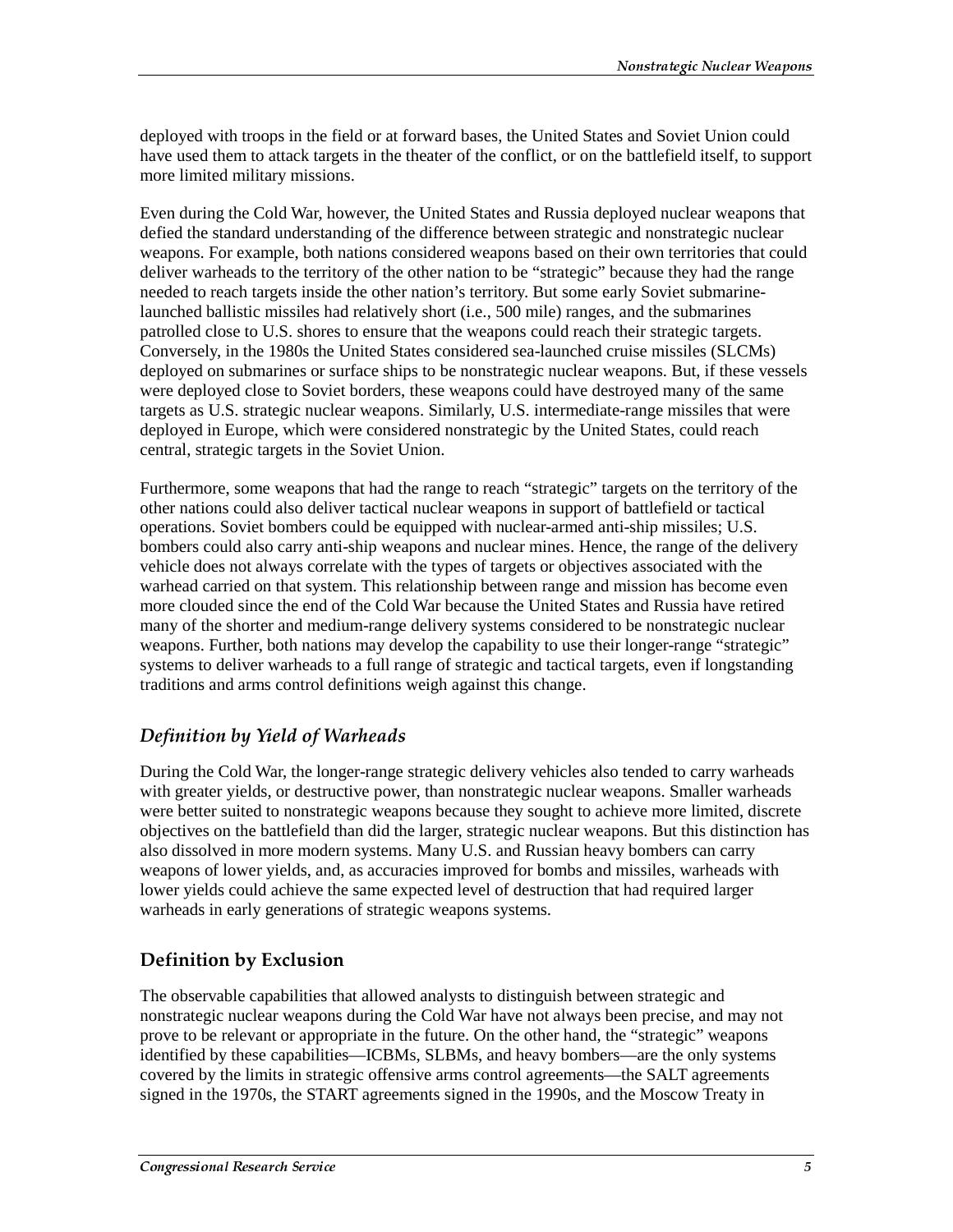signed in 2002. Consequently, an "easy" dividing line is one that would consider all weapons *not* covered by strategic arms control treaties as nonstrategic nuclear weapons. This report takes this approach when reviewing the history of U.S. and Soviet/Russian nonstrategic nuclear weapons, and in some cases when discussing remaining stocks of nonstrategic nuclear weapons.

This definition will not, however, prove sufficient when discussing current and future issues associated with these weapons. Since the early 1990s, the United States and Russia have withdrawn from deployment most of their nonstrategic nuclear weapons and eliminated many of the shorter and medium-range launchers for these weapons (these changes are discussed in more detail below). Nevertheless, both nations maintain roles for these weapons in their national security strategies. Russia has enunciated a national security strategy that allows for the possible use of nuclear weapons in regional contingencies and conflicts near the periphery of Russia. The Bush Administration, also stated that the United States would maintain those capabilities in its nuclear arsenal because it might need counter the capabilities of potential adversaries. The Administration did not, however, identify whether these capabilities would be resident on strategic or nonstrategic nuclear weapons. That distinction will reflect the nature of the target, not the yield or delivery vehicle of the attacking warhead.

## **U.S. and Soviet Nonstrategic Nuclear Weapons**

## U.S. Nonstrategic Nuclear Weapons During the Cold War

Throughout the Cold War, the United States deployed thousands of shorter-range nuclear weapons with U.S. forces based in Europe, Japan, and South Korea and on ships around the world. The United States maintained these deployments to *extend* deterrence and to defend its allies in Europe and Asia. Not only did the presence of these weapons (and the presence of U.S. forces, in general) increase the likelihood that the United States would come to the defense of its allies if they were attacked, the weapons also could have been used on the battlefield to slow or stop the advance of the adversaries' conventional forces. The weapons in Asia also contributed to U.S. efforts to defend its allies there from potential threats from China and North Korea.

#### **Strategy and Doctrine**

In most cases, these weapons were deployed to defend U.S. allies against aggression by the Soviet Union and its Warsaw Pact allies, but it did not rule out their possible use in contingencies with other adversaries. In Europe, these weapons were a part of NATO's strategy of "flexible response." Under this strategy, NATO did not insist that it would respond to any type of attack with nuclear weapons, but it maintained the capability to do so and to control escalation if nuclear weapons were used. This approach was intended to convince the Soviet Union and Warsaw Pact that any conflict, even one that began with conventional weapons, could result in nuclear retaliation.<sup>5</sup> As the Cold War drew to a close, NATO acknowledged that it would no longer maintain nuclear weapons to deter or defeat a conventional attack from the Soviet Union and Warsaw Pact because "the threat of a simultaneous, full-scale attack on all of NATO's European

<sup>&</sup>lt;sup>5</sup> "The United States retains substantial nuclear capabilities in Europe to counter Warsaw Pact conventional superiority and to serve as a link to U.S. strategic nuclear forces." *National Security Strategy of the United States*, White House, January 1988, p. 16.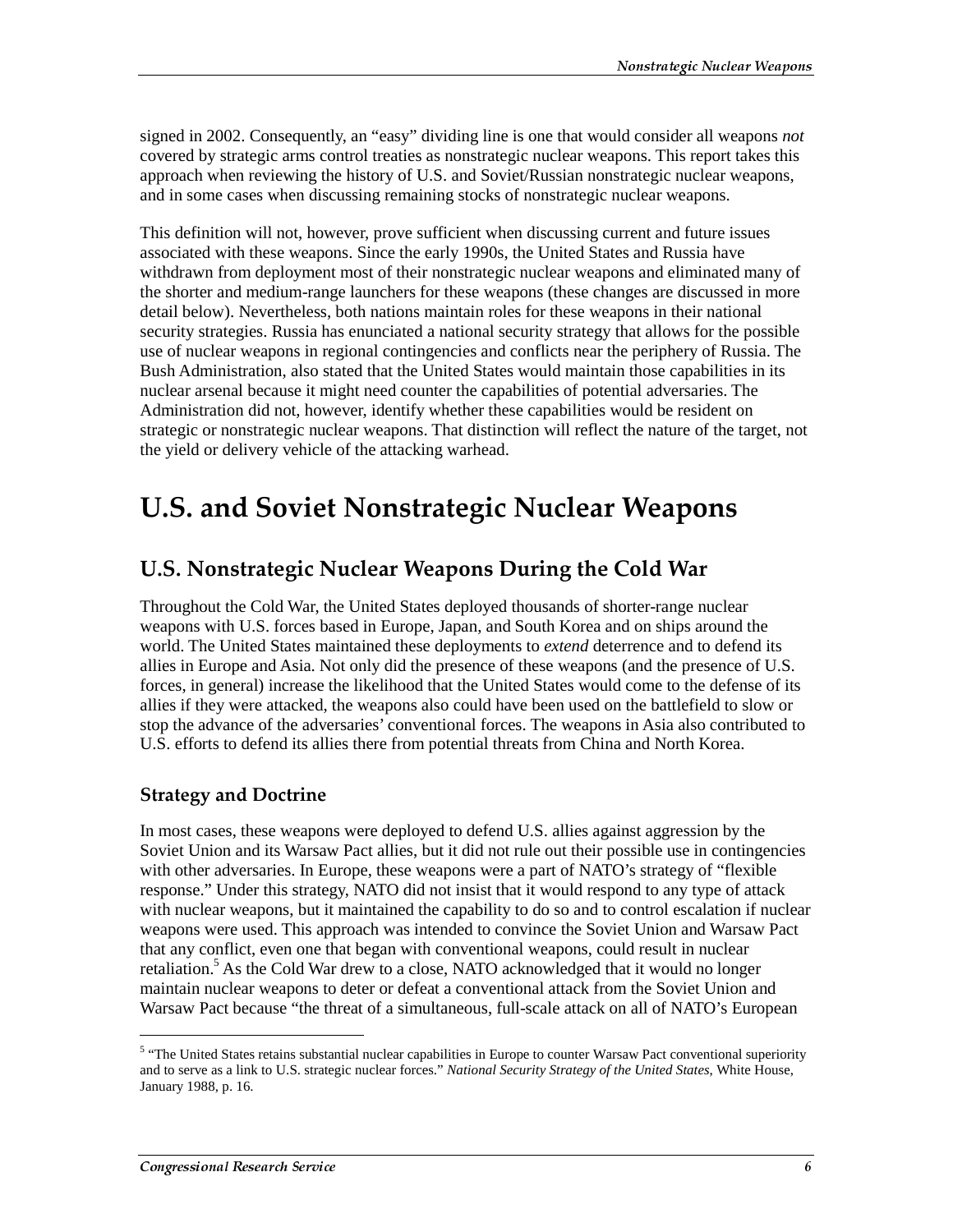fronts has effectively been removed."<sup>6</sup> But NATO documents indicated that these weapons would still play an important political role in NATO's strategy by ensuring "uncertainty in the mind of any potential aggressor about the nature of the Allies' response to military aggression.<sup>7</sup>

#### **Force Structure**

Throughout the Cold War, the United States often altered the size and structure of its nonstrategic nuclear forces in response to changing capabilities and changing threat assessments. These weapons were deployed at U.S. bases in Asia, and at bases on the territories of several of the NATO allies, contributing to NATO's sense of shared responsibility for the weapons. The United States began to reduce these forces in the late 1970s, with the numbers of operational nonstrategic nuclear warheads declining from more than 7,000 in the mid-1970s to below 6,000 in the 1980s, to fewer than  $1,000$  by the middle of the 1990s. $8$  These reductions occurred, for the most part, because U.S. and NATO officials believed they could maintain deterrence with fewer, but more modern, weapons. For example, when the NATO allies agreed in 1970 that the United States should deploy new intermediate range nuclear weapons in Europe, they decided to remove 1,000 older nuclear weapons from Europe. And in 1983, in the Montebello Decision, when the NATO defense ministers approved additional weapons modernization plans, they also called for a further reduction of 1,400 nonstrategic nuclear weapons.<sup>9</sup>

These modernization programs continued through the 1980s. In his 1988 Annual Report to Congress, Secretary of Defense Caspar Weinberger noted that the United States was completing the deployment of Pershing II intermediate-range ballistic missiles and ground-launched cruise missiles in Europe; modernizing two types of nuclear artillery shells; upgrading the Lance shortrange ballistic missile; continuing production of the nuclear-armed version of the Tomahawk sealaunches cruise missile; and developing a new nuclear depth/strike bomb for U.S. naval forces.<sup>10</sup> However, by the end of that decade, as the Warsaw Pact dissolved, the United States had canceled or scaled back all planned modernization programs. In 1987, it also signed the Intermediate-Range Nuclear Forces (INF) Treaty, which eliminated all U.S. and Soviet ground-launched shorter and intermediate-range ballistic and cruise missiles. $11$ 

<sup>&</sup>lt;sup>6</sup> North Atlantic Treaty Organization, "The Alliance's Strategic Concept," NATO Office of Information and Press, Brussels, Belgium, 1991, para. 8.

 $<sup>7</sup>$  Ibid, para. 55.</sup>

<sup>8</sup> *Toward a Nuclear Peace: The Future of Nuclear Weapons in U.S. Foreign and Defense Policy*, Report of the CSIS Nuclear Strategy Study Group, Center for Strategic and International Studies, 1993. p. 27.

<sup>9</sup> The text of the Montebello decision can be found in Larson, Jeffrey A. and Kurt J. Klingenberger, editors. *Controlling Non-Strategic Nuclear Weapons. Obstacles and Opportunities*, United States Air Force, Institute for National Security Studies, July 2001. pp. 265-266.

<sup>&</sup>lt;sup>10</sup> Secretary of Defense Caspar Weinberger, *Annual Report to the Congress, Fiscal Year 1988*, January 1987, pp. 217-218.

<sup>&</sup>lt;sup>11</sup> For a description of the terms and implications of this Treaty see, CRS Report RL30033, *Arms Control and Disarmament Activities: A Catalog of Recent Events*, by Amy F. Woolf, coordinator.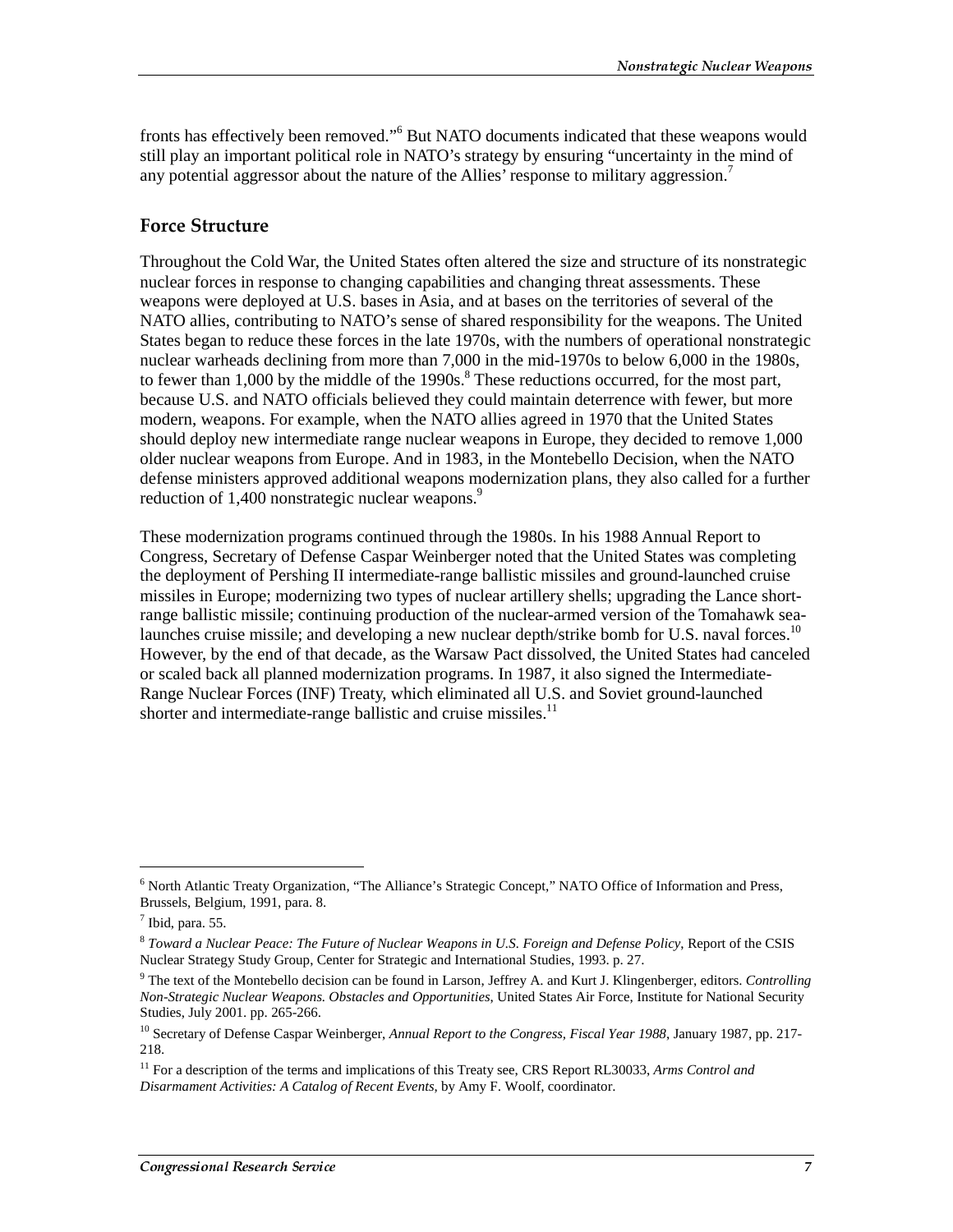## Soviet Nonstrategic Nuclear Weapons During the Cold War

## **Strategy and Doctrine**

During the Cold War, the Soviet Union also considered nuclear weapons to be instrumental to its military strategy.<sup>12</sup> Although the Soviet Union had pledged that it would not be the first to use nuclear weapons, most Western observers doubted that it would actually observe this pledge in a conflict. Instead, analysts argue that the Soviet Union had integrated nuclear weapons into its warfighting plans to a much greater degree than the United States. Soviet analysts stressed that these weapons would be useful for both surprise attack and preemptive attack. According to one Russian analyst, the Soviet Union would have used nonstrategic nuclear weapons to conduct strategic operations in the theater of war and to reinforce conventional units in large scale land and sea operations.<sup>13</sup> This would have helped the Soviet Union achieve success in these theaters of war and would have diverted forces of the enemy from Soviet territory.

The Soviet Union reportedly began to reduce its emphasis on nuclear warfighting strategies in the mid-1980s, under Soviet President Mikhail Gorbachev. He reportedly believed that the use of nuclear weapons would be catastrophic. Nevertheless, they remained a key tool of deterring and fighting a large-scale conflict with the United States and NATO.

## **Force Structure**

 $\overline{a}$ 

The Soviet Union produced and deployed a wide range of delivery vehicles for nonstrategic nuclear weapons. At different times during the period, it deployed "suitcase bombs," nuclear mines, shells for artillery, short-, medium, and intermediate ballistic missiles, short-range airdelivered missiles, and gravity bombs. The Soviet Union deployed these weapons at nearly 600 bases, with some located in Warsaw Pact nations in Eastern Europe, some in the non-Russian republics on the western and southern perimeter of the nation and throughout Russia. Estimates vary, but many analysts believe that, in 1991, the Soviet Union had more than 20,000 of these weapons. The numbers may have been higher, in the range of 25,000 weapons in earlier years, before the collapse of the Warsaw Pact.<sup>14</sup>

## The 1991 Presidential Nuclear Initiatives

In September and October 1991, U.S. President George H.W. Bush and Soviet President Mikhail Gorbachev sharply altered their nations deployments of nonstrategic nuclear weapons.<sup>15</sup> Each

<sup>12</sup> For a more detailed review of Soviet and Russian nuclear strategy see CRS Report 97-586, *Russia's Nuclear Forces: Doctrine and Force Structure Issues*, by Amy F. Woolf and Kara Wilson (Out of print. For copies, contact Amy Woolf at 202-707-2379.)

<sup>&</sup>lt;sup>13</sup> Ivan Safranchuk, "Tactical Nuclear Weapons in the Modern World: A Russian Perspective," in Alexander, Brian and Alistair Millar, editors, *Tactical Nuclear Weapons* (Washington D.C.: Brassey's Inc., 2003), p. 53.

<sup>&</sup>lt;sup>14</sup> Joshua Handler, "The 1991-1992 PNIs and the Elimination, Storage and Security of Tactical Nuclear Weapons," in Alexander, Brian and Alistair Millar, editors, *Tactical Nuclear Weapons* (Washington D.C.: Brassey's Inc., 2003), p. 31.

<sup>&</sup>lt;sup>15</sup> The speeches outlining these initiatives can be found in Larson, Jeffrey A. and Kurt J. Klingenberger, editors, *Controlling Non-Strategic Nuclear Weapons. Obstacles and Opportunities*, United States Air Force, Institute for National Security Studies, July 2001, pp 273-283.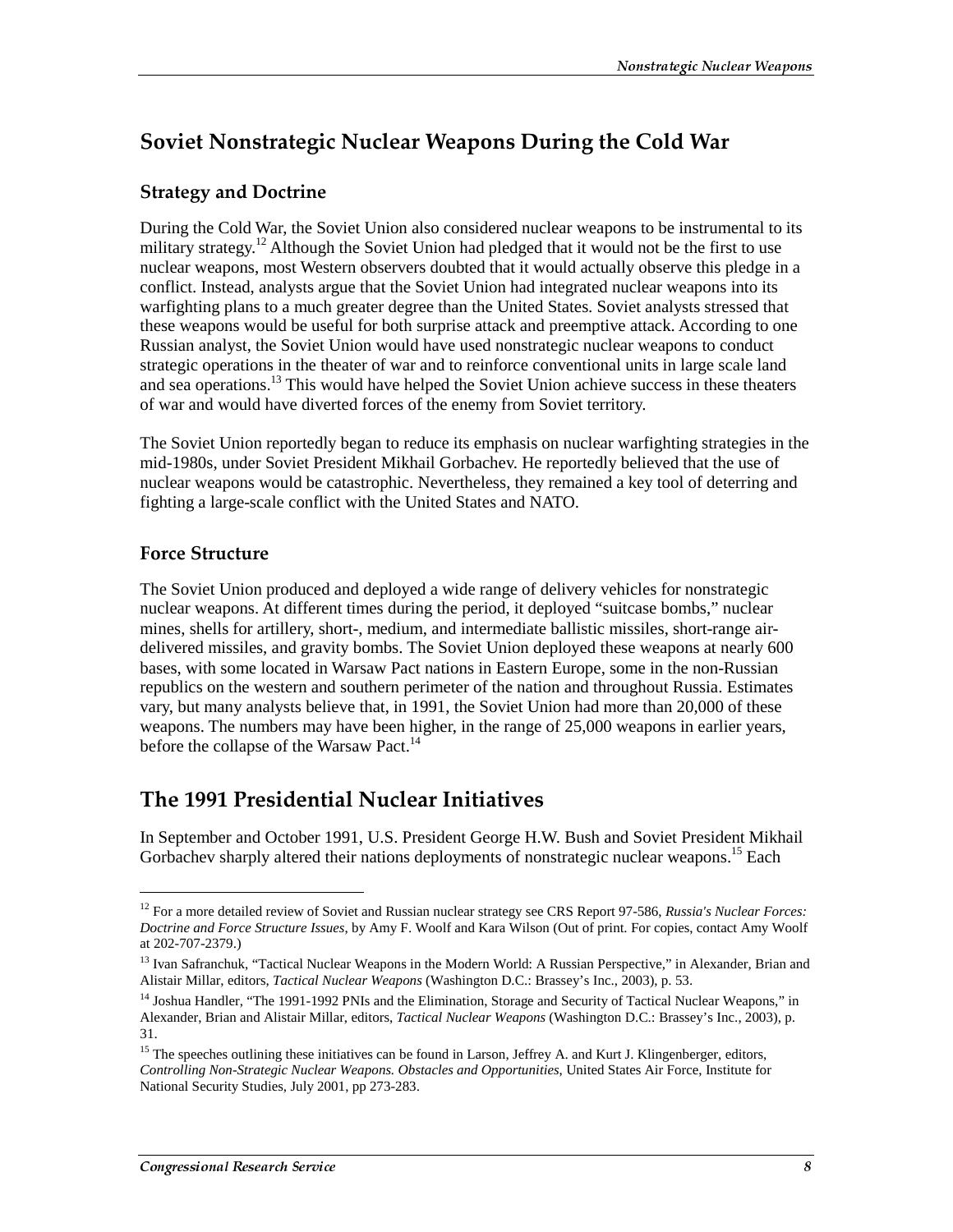announced unilateral, but reciprocal initiatives that marked the end of many elements of their Cold War nuclear arsenals.

#### **U.S. Initiative**

On September 27, 1991, U.S. President George H.W. Bush announced that the United States would withdraw all land-based tactical nuclear weapons (those that could travel less than 300 miles) from overseas bases and all sea-based tactical nuclear weapons from U.S. surface ships, submarines, and naval aircraft.<sup>16</sup> Under these measures the United States began dismantling approximately 2,150 warheads from the land-based delivery systems, including 850 warheads for Lance missiles and 1,300 artillery shells. It also withdrew about 500 weapons normally deployed aboard surface ships and submarines, and planned to eliminate around  $900 B-57$  depth bombs,<sup>17</sup> which had been deployed on land and at sea, and the weapons for land-based naval aircraft.<sup>18</sup> Furthermore, in late 1991, NATO decided to reduce by about half the number of weapons for nuclear-capable aircraft based in Europe, which led to the withdrawal of an additional 700 U.S. air-delivered nuclear weapons.

The United States implemented these measures very quickly. Nonstrategic nuclear weapons were removed from bases in Korea by the end of 1991 and Europe by mid-1992. The Navy had withdrawn nuclear weapons from its surface ships, submarines, and forward bases by the mid-1992.19 The warhead dismantlement process has moved more slowly, taking most of the 1990s to complete for some weapons, and with some work still to be done on others, but this is due to the limits on capacity at the Pantex Plant in Texas, where the work is done.

The first Bush Administration decided to withdraw these weapons for several reasons. First, the threat the weapons were to deter—Soviet and Warsaw Pact attacks in Europe—had diminished with the collapse of the Warsaw Pact in 1989. Further, the military utility of the land-based weapons had declined as the Soviet Union pulled its forces eastward, beyond the range of these weapons. The utility of the sea-based weapons had also declined as a result of changes in U.S. warfighting concepts that accompanied the end of the Cold War. Moreover, the withdrawal of the sea-based weapons helped ease a source of tensions between the United States and some allies, such as New Zealand and Japan, who had been uncomfortable with the possible presence of nuclear weapons during port visits by U.S. naval forces.<sup>20</sup>

The President's announcement also responded to growing concerns among analysts about the safety and security of Soviet nonstrategic nuclear weapons. The Soviet Union had deployed thousands of these weapons at bases in remote areas of it's territory and at bases outside Soviet territory in Eastern Europe. The demise of the Warsaw Pact, and political upheaval in Eastern Europe generated concerns about the safety of these weapons. The abortive coup in Moscow in

 $\overline{a}$ 

<sup>&</sup>lt;sup>16</sup> President Bush also announced that he would remove from alert all U.S. strategic bombers and 450 Minuteman II ICBMs that were to be eliminated under the START Treaty. He also cancelled several modernization programs for strategic and non-strategic nuclear weapons.

<sup>17</sup> Joshua Handler, in Alexander and Millar, *Tactical Nuclear Weapons*, pp 21-22.

<sup>&</sup>lt;sup>18</sup> The United States maintained the capability to return sea-based nuclear weapons to aircraft carriers and submarines until this policy was changed through the Nuclear Posture Reviews of 1994 and 2001.

<sup>19</sup> Joshua Handler, in Alexander and Millar, *Tactical Nuclear Weapons*, p. 22.

<sup>20</sup> See, for example, *Crisis in U.S.-New Zealand Relations*, CRS Report 85-92, by Robert G. Sutter, (Out of print. For copies, contact Amy Woolf at 202-707-2379.)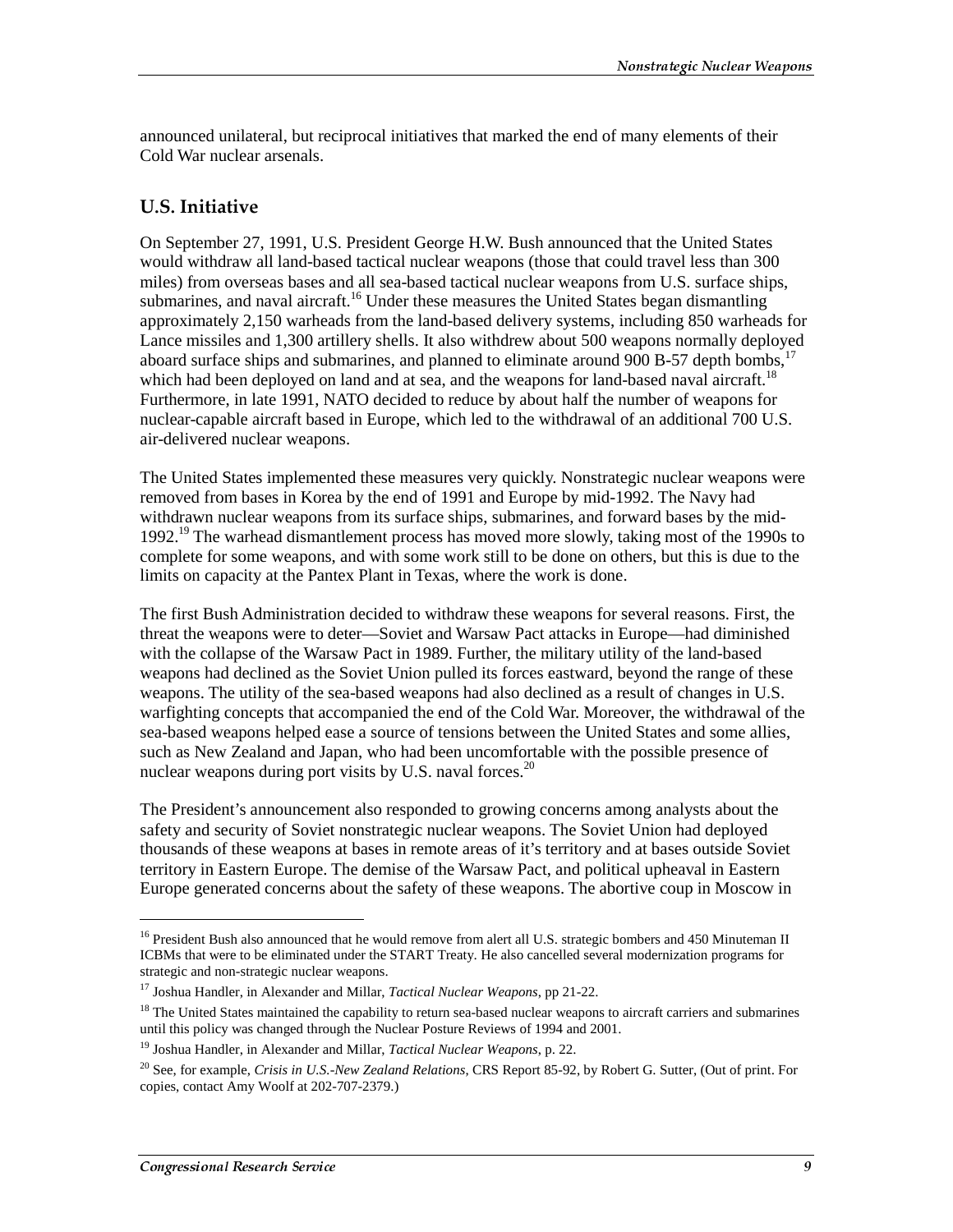August 1991 had also caused alarms about the strength of central control over nuclear weapons inside the Soviet Union. The U.S. initiative was not contingent on a Soviet response, and the Bush Administration did not consult with Soviet leadership prior to its public announcement, but many hoped that the U.S. initiative would provide President Gorbachev with the incentive to take similar steps to withdraw and eliminate many of his nation's nonstrategic nuclear weapons.

#### **Soviet and Russian Initiatives**

On October 5, 1991, Russia's President Gorbachev replied that he, too, would withdraw and eliminate nonstrategic nuclear weapons.<sup>21</sup> He stated that the Soviet Union would destroy all nuclear artillery ammunition and warheads for tactical missiles; remove warheads for nuclear anti-aircraft missiles and destroy some of them, destroy all nuclear land-mines; and remove all naval non-strategic weapons from submarines and surface ships and ground-based naval aviation, destroying some of them. Estimates of the numbers of nonstrategic nuclear weapons deployed by the Soviet Union varied, with a range as great as 15,000-21,700 nonstrategic nuclear weapons in the Soviet arsenal in 1991.<sup>22</sup> Consequently, analysts expected these measures to affect several thousand weapons.

Russia's President Boris Yeltsin pledged to continue implementing these measures after the Soviet Union collapsed at the end of 1991. He also stated that Russia would destroy many of the warheads removed from nonstrategic nuclear weapons.<sup>23</sup> These included all warheads from shortrange missiles, artillery, and atomic demolition devices; one-third of the warheads from sea-based nonstrategic weapons; half the warheads from air-defense interceptors; and half the warheads from the Air Force's nonstrategic nuclear weapons.

Reports indicate that the Soviet Union had begun removing nonstrategic nuclear weapons from bases outside Soviet territory after the collapse of the Warsaw Pact, and they had probably all been removed from Eastern Europe and the Transcaucusus prior to the 1991 announcements. Nevertheless, President Gorbachev's pledge to withdraw and eliminate many of these weapons spurred their removal from other former Soviet states after the collapse of the Soviet Union. Reports indicate that they had all been removed from the Baltic States and Central Asian republics by the end of 1991, and from Ukraine and Belarus by mid-late spring 1992.<sup>24</sup>

The status of nonstrategic nuclear weapons deployed on Russian territory is far less certain. According to some estimates, the naval systems were removed from deployment by the end of 1993, but the Army and Air force systems remained in the field until 1996 and 1997.<sup>25</sup> Furthermore, Russia has been far slower to eliminate the warheads from these systems than has the United States, with many warheads still awaiting elimination at the end of the 1990s. Some analysts and experts in the United States have expressed concerns about the slow pace of eliminations in Russia. They note that the continuing existence of these warheads, along with the increasing reliance on nuclear weapons in Russia's national security strategy, indicate that Russia

<sup>&</sup>lt;sup>21</sup> President Gorbachev also addressed strategic nuclear weapons in his initiative, announcing that he would remove bombers and more than 500 ballistic missiles from alert and cancelling many modernization programs.

<sup>22</sup> Joshua Handler, in Alexander and Millar, *Tactical Nuclear Weapons*, p. 31.

 $^{23}$  For the text of President Yeltsin's statement, see Larsen and Klingenberger, pp. 284-289.

<sup>24</sup> Joshua Handler, in Alexander and Millar, *Tactical Nuclear Weapons*, p. 22.

<sup>&</sup>lt;sup>25</sup> Joshua Handler, "The September 1991 PNIs and the Elimination, Storage and Security Aspects of TNWs," Presentation for seminar at the United Nations, New York. September 24, 2001.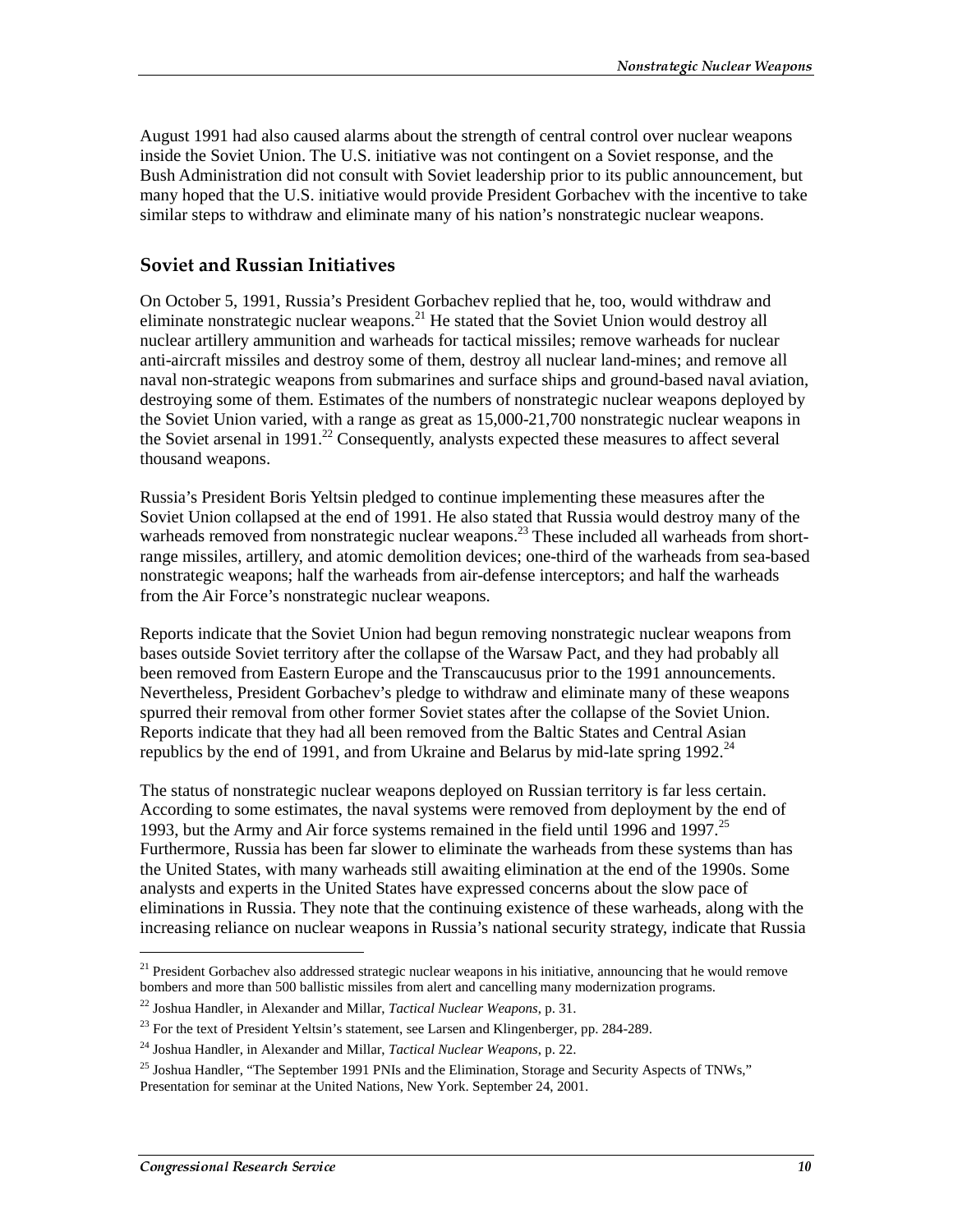may reverse its pledges and re-introduce nonstrategic nuclear weapons into its deployed forces. Others, however, note that financial constraints could have slowed the elimination of these warheads, or that Russia decided to coordinate the elimination effort with the previouslyscheduled retirement of older weapons.<sup>26</sup>

## U.S. Nonstrategic Nuclear Weapons after the Cold War

## **Strategy and Doctrine**

Nonstrategic nuclear weapons have continued to play a role in U.S. and NATO policy. For the United States, the emphasis has shifted from a strategy that emphasized the deterrence of an attack from the Soviet Union and its allies to one that has placed a growing emphasis on the role that nuclear weapons might play in deterring or responding to regional contingencies that involved nations other than Russia. For example, former Secretary of Defense Perry stated that, "maintaining U.S. nuclear commitments with NATO, and *retaining the ability to deploy nuclear capabilities to meet various regional contingencies*, continues to be an important means for deterring aggression, protecting and promoting U.S. interests, reassuring allies and friends, and preventing proliferation (emphasis added).<sup>27</sup> Specifically, the United States has maintained the option to use nuclear weapons in response to attacks with conventional, chemical, or biological weapons. For example, Assistant Secretary of Defense Edward Warner testified that "the U.S. capability to deliver an overwhelming, rapid, and devastating military response with the full range of military capabilities will remain the cornerstone of our strategy for deterring rogue nation ballistic missile and WMD proliferation threats. The very existence of U.S. strategic and theater nuclear forces, backed by highly capable conventional forces, should certainly give pause to any rogue leader contemplating the use of WMD against the United States, its overseas deployed forces, or its allies."<sup>28</sup> These statements do not indicate whether nonstrategic nuclear weapons would be used to achieve battlefield or tactical objectives, or whether they would contribute to strategic missions, but it remained evident, throughout the 1990s, that the United States continued to view these weapons as a part of its national security strategy.

The Bush Administration also emphasized the possible use of nuclear weapons in regional contingencies in its 2001 nuclear posture review. Further, the Bush Administration appeared to shift towards a somewhat more explicit approach when acknowledging that the United States might use nuclear weapons in response to attacks by nations armed with chemical, biological, and conventional weapons, stating that the United States would develop and deploy those nuclear capabilities that it would need to defeat the capabilities of *any* potential adversary whether or not it possessed nuclear weapons. This does not, by itself, indicate that the United States would plan to use nonstrategic nuclear weapons. However, many analysts concluded from these and other comments by Bush Administration officials that the United States was planning for the tactical, first use of nuclear weapons. The Bush Administration never confirmed this view, and, instead, indicated that it would not use nuclear weapons in anything other than the most grave circumstances.

<sup>&</sup>lt;sup>26</sup> Ivan Safranchik, "Tactical Nuclear Weapons in the Modern World: A Russian Perspective," in Alexander and Millar, *Tactical Nuclear Weapons*, p. 62.

<sup>27</sup> Secretary of Defense William J. Perry, *Annual Report to the President and the Congress*, February 1995, p. 84.

<sup>&</sup>lt;sup>28</sup> Statement of the Honorable Edward L. Warner, III, Assistant Secretary of Defense for Strategy and Threat Reduction, before the Senate Armed Services Subcommittee on Strategic Forces, April 14, 1999.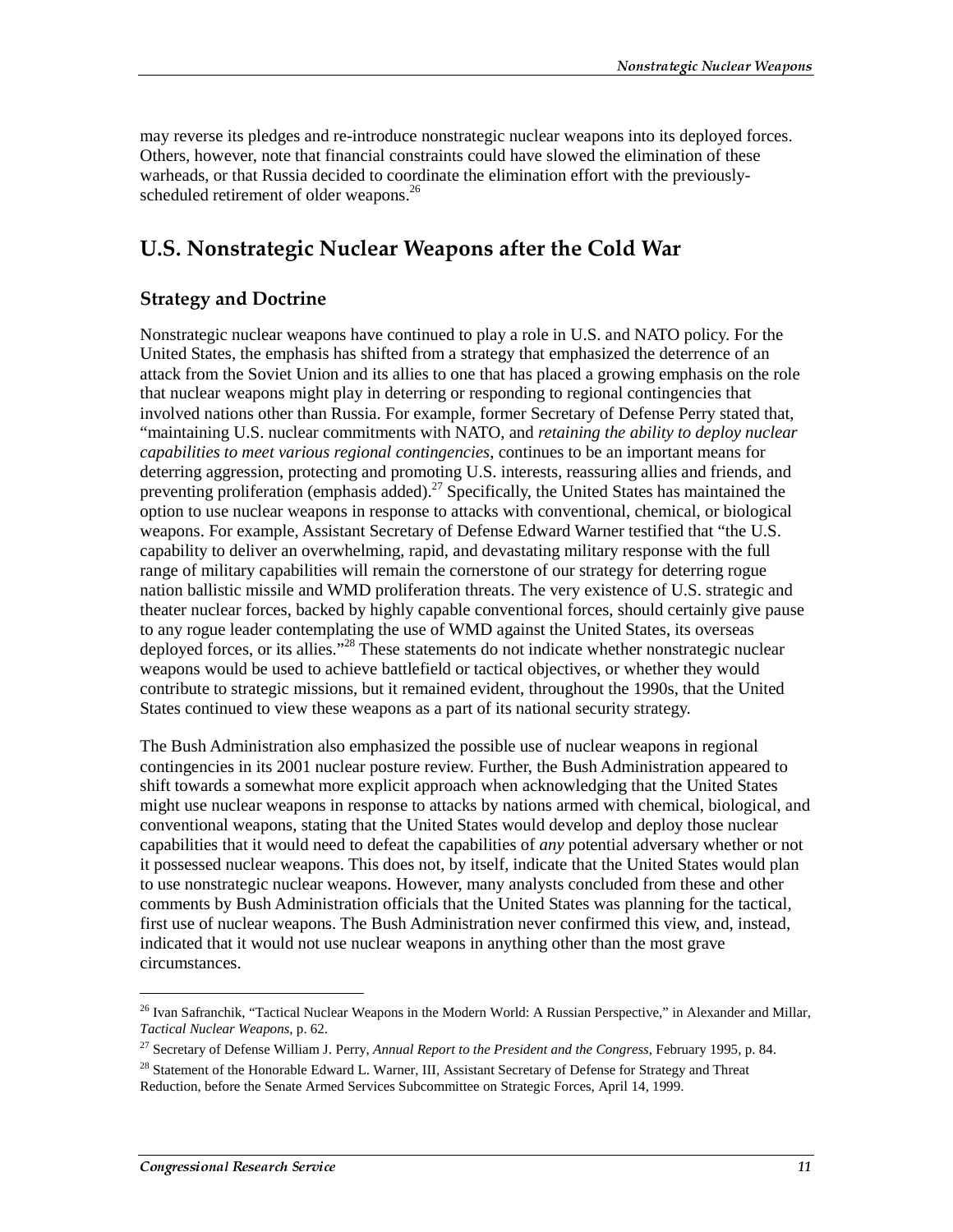For NATO, nonstrategic nuclear weapons have played a reduced, but continuing, role in security policy. They have been seen not only as a deterrent to a wide range of potential aggressors, but also as an important element in NATO's cohesion as an alliance. In the Press Communique released after their November 1995 meeting, the members of NATO's Defense Planning Committee and Nuclear Planning Group stated that "Alliance Solidarity, common commitment, and strategic unity are demonstrated through the current basing of deployable sub-strategic [nuclear] forces in Europe."<sup>29</sup> NATO has also reaffirmed the importance of nuclear weapons for deterrence. The "New Strategic Concept" signed in April 1999 states that "to protect peace and to prevent war or any kind of coercion, the Alliance will maintain for the foreseeable future an appropriate mix of nuclear and conventional forces. Nuclear weapons make a unique contribution in rendering the risks of aggression against the Alliance incalculable and unacceptable."<sup>30</sup> NATO had also emphasized the importance of nuclear weapons in its strategy in 1997, in the *Founding Act on Mutual Relations, Cooperation, and Security Between the Russian Federation and the North Atlantic Treaty Organization.* Although the NATO members assured Russia that it had "no intention, no plan, and no reason to deploy nuclear weapons on the territory of new members," it also stated that it had no need *"to change any aspect of NATO's nuclear policy—and do not foresee any future need to do so* (emphasis added)."31

#### **Force Structure**

j

Through the late 1990s and through the Bush Administration, the United States has maintained approximately 1,100 nonstrategic nuclear weapons in its active stockpile. Unclassified reports indicate that, of this number, around 500 were air-delivered bombs deployed at bases in Europe. The remainder, including some additional air-delivered bombs and around 320 nuclear-armed sea-launched cruise missiles, are held in storage areas in the United States.<sup>32</sup> After the Clinton Administration's 1994 Nuclear Posture Review, the United States eliminated its ability to return nuclear weapons to U.S. surface ships (it had retained this ability after removing the weapons under the 1991 PNI). It retained, however, its ability to restore cruise missiles to attack submarines, and it did not recommend any changes in the number of air-delivered weapons deployed in Europe. The United States has consolidated its weapons storage sites for nonstrategic nuclear weapons. It reportedly reduced the number of these facilities "by over 75%" between 1988 and 1994. It eliminated 2 of its 4 storage sites for sea-launched cruise missiles, retaining only one facility on each coast of the United States. It also reduced the number of bases in Europe that store nuclear weapons from over 125 bases in the mid-1980s to 10 bases, in seven countries, by 2000.<sup>33</sup> Some reports indicate that this number had declined further, with the withdrawal of the weapons in Greece and at Ramstein Air Base in Germany between 2001 and 2005. In addition, reports indicate that the United States has also withdrawn its nuclear weapons from the RAF Lakenheath air base in the United Kingdom. $34$ 

 $^{29}$  NATO Press Communique M-DPC/NPG-2(95)117, November 29, 1995, para. 21.

<sup>&</sup>lt;sup>30</sup> *The Alliance's Strategic Concept*, approved by the Heads of State and Government participating in the meeting of the North Atlantic Council in Washington D.C., April 23-24, 1999.

<sup>&</sup>lt;sup>31</sup> "Founding Act on Mutual Relations, Cooperation, and Security Between the Russian Federation and the North Atlantic Treaty Organization," signed at Paris, May 27, 1997.

<sup>32 &</sup>quot;NRDC Nuclear Notebook: U.S. Nuclear Forces, 2007," *Bulletin of the Atomic Scientists*, January/February 2007. See, also, U.S. Nuclear Weapons in Europe, 1954-2004, by Robert S. Norris and Hans M. Kristensen. Bulletin of the Atomic Scientists. November/December 2004.

<sup>33</sup> Joshua Handler, in Alexander and Millar, *Tactical Nuclear Weapons*, pp. 23.-25

<sup>&</sup>lt;sup>34</sup> Kristensen, Hans. U.S. Nuclear Weapons Withdrawn from the United Kingdom. Federation of American Scientists, (continued...)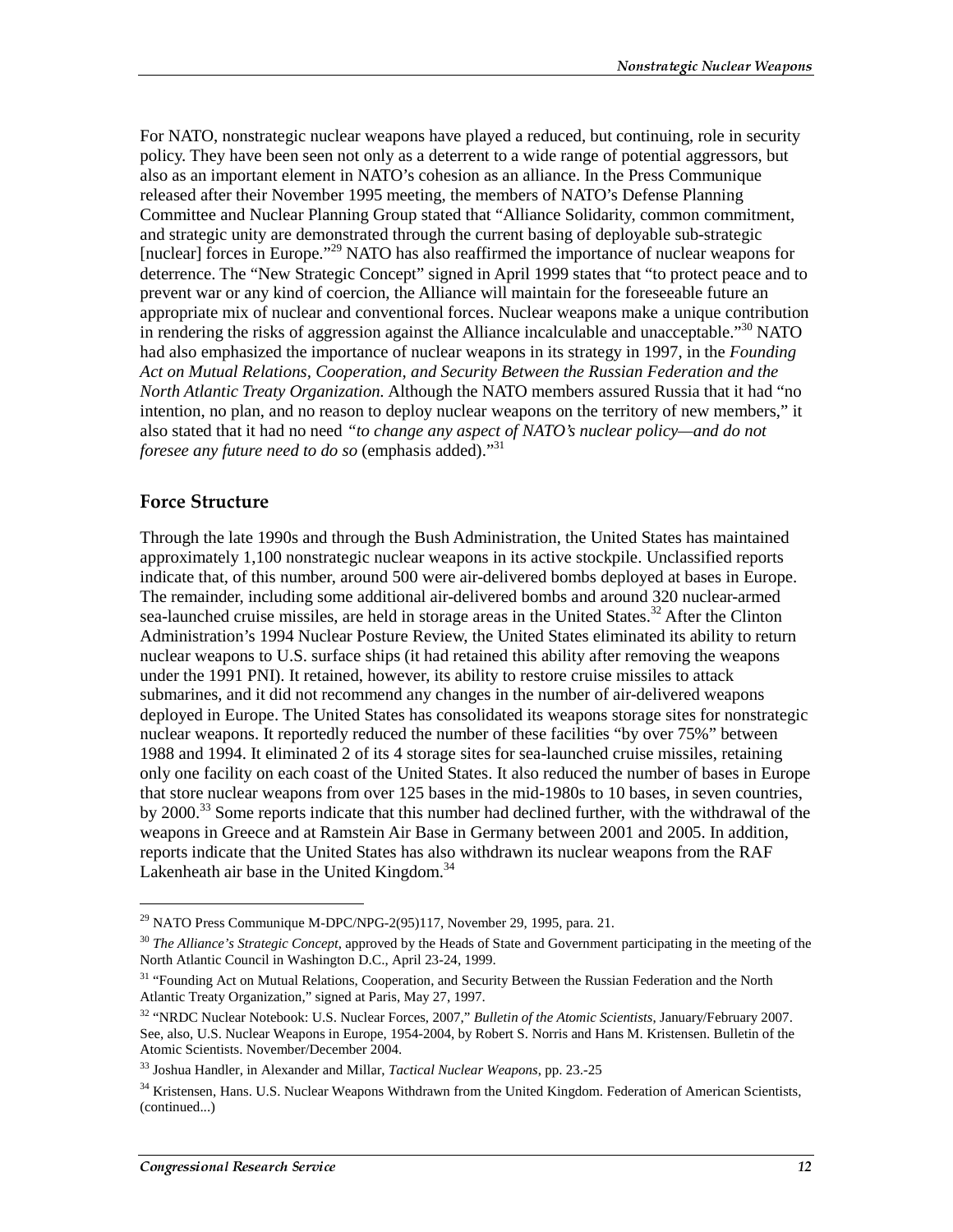The Bush Administration did not recommend any changes for U.S. nonstrategic nuclear weapons after completing its Nuclear Posture Review in 2001. Reports indicate that it decided to retain the capability to restore cruise missiles to attack submarines because of their ability to deploy, in secret, anywhere on the globe in time of crisis.<sup>35</sup> The NPR also did not recommend any changes to the deployment of nonstrategic nuclear weapons in Europe, leaving decisions about their status to the members of the NATO alliance. The alliance has reviewed these deployments and reaffirmed that the weapons remain an important indicator of alliance unity, with the sharing of information about the weapons and sharing of responsibility for their basing serving as an important bond among the members of the alliance.

After completing the NPR, the Bush Administration indicated that the United States would explore the development of new types of nuclear warheads. It commissioned a study on the Robust Nuclear Earth Penetrator, which would have been a modification of an existing type of nuclear weapon.<sup>36</sup> This program was designed to improve the U.S. capability to attack hardened and deeply buried targets. The Administration argued that the United States had to improve its capability to attack these types of targets because many potential adversaries have a significant number of these facilities, which they could use to protect valued assets such as weapons stocks and command facilities. The Bush Administration did not identify these weapons as either "strategic" or "nonstrategic;" such a designation would likely depend on the intended target for the weapon in the event of a conflict. The Bush Administration also funded research into Advanced Concepts for nuclear weapons. This program did not pursue any particular research or identify any new types of weapons for further study, but many of the Administration's critics believed it could be used to develop new types of "low yield" nuclear weapons. Congress eliminated funding for the Advanced Concepts program in FY2005 and the Robust Nuclear Earth Penetrator in FY2006.

The Bush Administration and others who supported research into a new earth-penetrator weapon argued that, by burrowing underground before exploding, these weapons could not only achieve a higher probability of destroying fortified targets, but might also do so with lower collateral damage by exploding deeply underground. According to the Bush Administration, these features would increase their credibility as a deterrent weapon. Some have also argued that new types of nuclear weapons, such as highly accurate, low-yield weapons, could be used to attack and destroy stocks of chemical or biological weapons in their bunkers, again, with lower collateral damage than the larger, existing types of nuclear weapons. These programs' critics argue that these weapons, with their reduced collateral damage, might be more "useable" than existing nuclear weapons, and, therefore, increase the likelihood that the United States would resort to nuclear weapons during a conflict. They note that, even with their earth-penetrating capabilities, these weapons would produce horrific damage and destruction. Further, they argue that any U.S. attempt to make nuclear weapons appear more "useable" or to have greater military utility, is likely to undermine U.S. efforts to convince other nations not to acquire their own nuclear weapons.

<sup>(...</sup>continued)

Strategic Security Blog. June 26, 2008. http://www.fas.org/blog/ssp/2008/06/us-nuclear-weapons-withdrawn-from-theunited-kingdom.php

 $35$  Ibid.

 $36$  Congress denied funding for this study in the FY2005 Omnibus Appropriations Act (P.L. 108-447).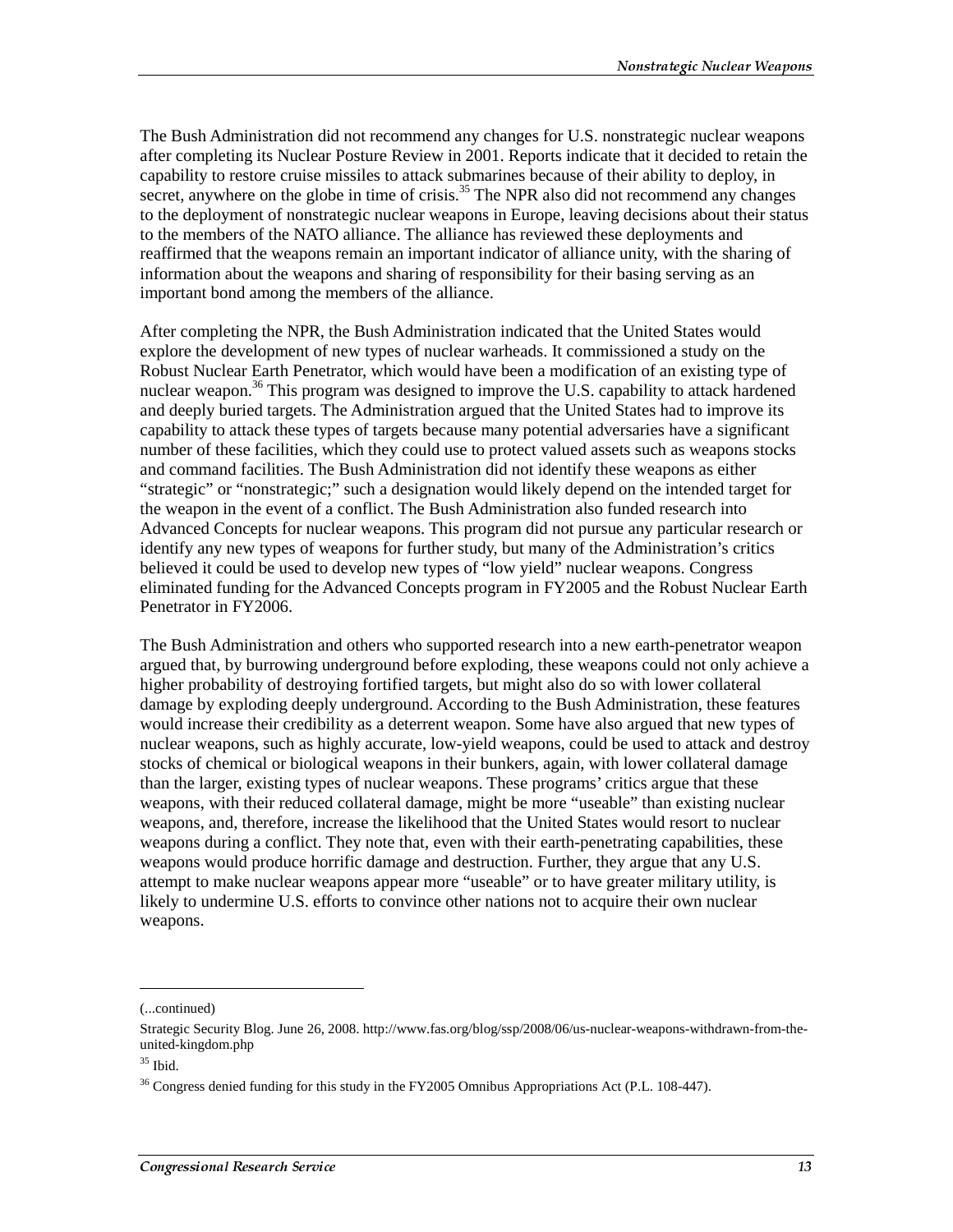The targets for these new types of weapons could have been "strategic" in nature, supporting the military or political infrastructure needed to pursue a conflict, or they could have been more "tactical" in nature, supporting an adversary's troops or battlefield formations. Therefore, the question of whether these weapons would be strategic or nonstrategic would depend on future war plans and targeting options. Yet with the sharp decline in the numbers and types of delivery vehicles for nonstrategic warheads, these weapons might have been delivered by strategic delivery vehicles, such as ballistic missiles or bombers, regardless of their targeting objective. Hence, the U.S. plans for the development of new types of nuclear weapons highlight the complexities discussed above in defining and identifying nonstrategic nuclear weapons because, in future scenarios, it may be difficult to tell what a weapon is intended to attack by the range of its delivery vehicle or the yield of its warhead.

## Russian Nonstrategic Nuclear Weapons after the Cold War

## **Strategy and Doctrine**

Russia has altered and adjusted the Soviet nuclear strategy to meet its new circumstances in a post-Cold War world. It explicitly rejected the Soviet Union's no-first use pledge in 1993, indicating that it viewed nuclear weapons as a central feature in its military and security strategies. However, Russia did not maintain the Soviet Union's view of the need for nuclear weapons to conduct surprise attacks or preemptive attacks. Instead, it seems to view these weapons as more defensive in nature, as a deterrent to conventional or nuclear attack and as a means to retaliate and defend itself if an attack were to occur.

Russia revised its national security and military strategy several times during the 1990s, with each successive version appearing to place a greater reliance on nuclear weapons.<sup>37</sup> For example, the military doctrine issued in 1997 allowed for the use of nuclear weapons "in case of a threat to the existence of the Russian Federation." The doctrine published in 2000 expanded the circumstances when Russia might use nuclear weapons to include attacks using weapons of mass destruction against Russia or its allies "as well as in response to large-scale aggression utilizing conventional weapons in situations critical to the national security of the Russian Federation."<sup>38</sup>

Analysts have identified several factors that contributed to Russia's increasing dependence on nuclear weapons. First, with the demise of the Soviet Union and the economic upheavals of the 1990s, Russia no longer had the means to support a large and effective conventional army. The conflict in Chechnya highlighted for many just how weak Russia's conventional military forces had become. Russian analysts also saw emerging threats in other former Soviet states along Russia's periphery. Many analysts believed that by threatening, even implicitly, that it might resort to nuclear weapons, Russia hoped it could enhance its ability to deter similar regional conflicts. Russia's sense of vulnerability, and its view that the threats to its security were increasing, also stemmed from the debates over NATO enlargement in the mid-1990s. Russia feared the growing alliance would create a new challenge to Russia's security, particularly if NATO moved nuclear weapons closer to Russia's borders. These concerns contributed to the

<sup>&</sup>lt;sup>37</sup> According to Alexander Pikayev, a Russian defense analyst, scenarios for the possible use of nuclear weapons broadened since 1993 and 1997. See David Hoffman, "New Russian Security Plan Criticizes West, Doctrine Broadens Nuclear Use Policy," *Washington Post*, January 15, 2000, p. 1.

<sup>38 &</sup>quot;Russia's Military Doctrine," Reprinted in *Arms Control Today*, May 2000.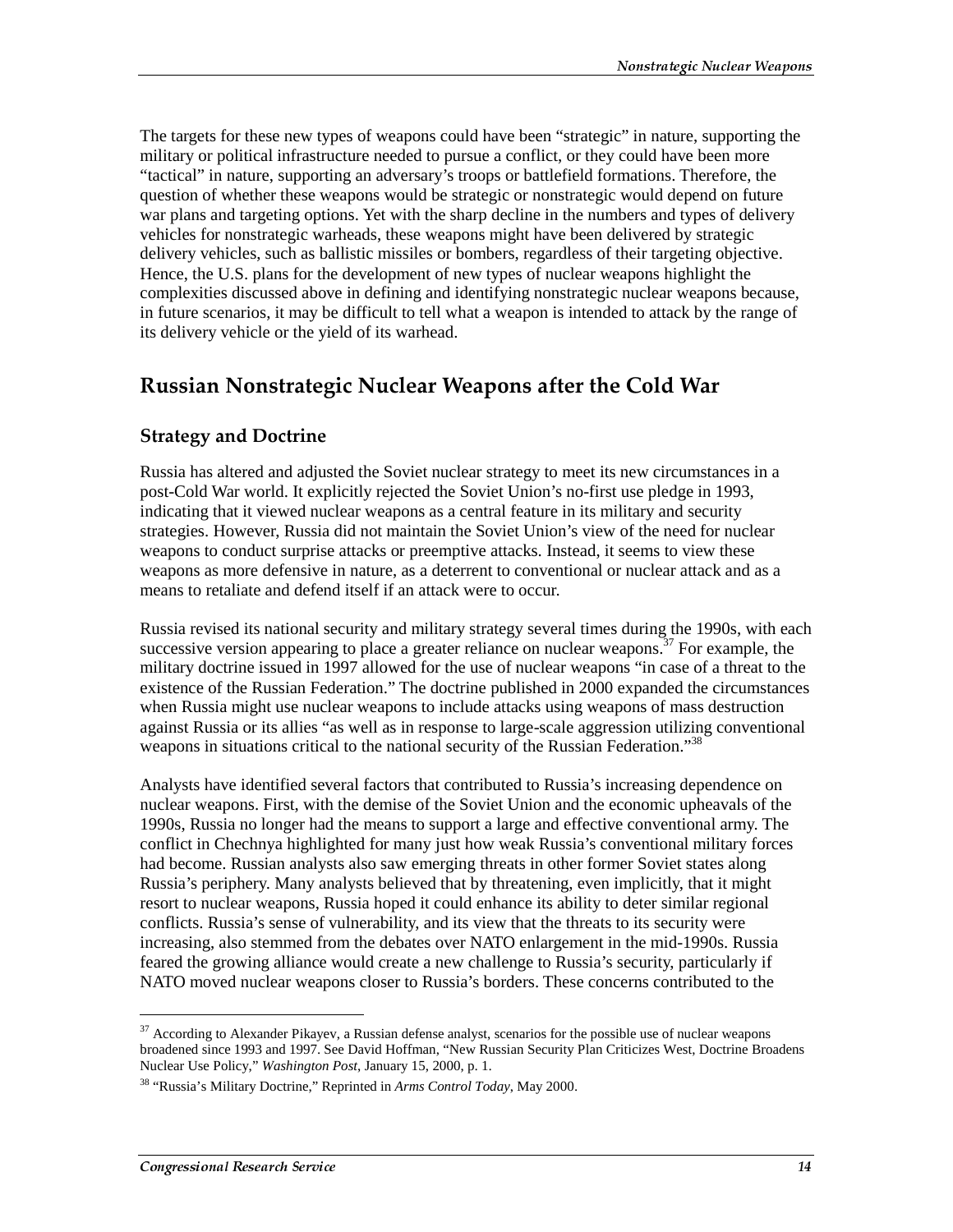statement that Russia might use nuclear weapons if its national survival were threatened. Russian officials repeated many of their concerns about NATO enlargement and new nuclear threats during the latest round of expansion in 2003 and 2004.

Finally, for many in Russia, NATO's air campaign in Kosovo in 1999 underlined Russia's growing weakness and NATO's increasing willingness to threaten Russian interests. Its National Security Concept published in 2000 noted that the level and scope of the military threat to Russia was growing. It cited, specifically, as a fundamental threat to its security, "the desire of some states and international associations to diminish the role of existing mechanisms for ensuring international security." There are also threats in the border sphere. "A vital task of the Russian Federation is to exercise deterrence to prevent aggression on any scale and nuclear or otherwise, against Russia and its allies." Consequently, Russia concluded that it "should possess nuclear forces that are capable of guaranteeing the infliction of the desired extent of damage against any aggressor state or coalition of states in any conditions and circumstances."<sup>39</sup>

The debate over the role of nuclear weapons in Russia's national security strategy considered both strategic and nonstrategic nuclear weapons. With concerns focused on threats emerging around the borders of the former Soviet Union, analysts specifically considered whether nonstrategic nuclear weapons could substitute for conventional weaknesses in regional conflicts. The government appeared to resolve this debate, in favor of the modernization and expansion of nonstrategic nuclear weapons in 1999, shortly after the conflict in Kosovo. During a meeting of the Kremlin Security Council, Russia's President Yeltsin and his security chiefs reportedly agreed "that Moscow should develop and deploy tactical, as well as, strategic nuclear weapons."<sup>40</sup> Vladimir Putin, who was then Chairman of the Security Council, stated that President Yeltsin had endorsed "a blueprint for the development and use of nonstrategic nuclear weapons."<sup>41</sup>

Many analysts in the United States interpreted this development, along with questions about Russia's implementation of its obligations under the 1991 PNI, to mean that Russia was "walking back" from its obligation to withdraw and eliminate nonstrategic nuclear weapons. Others drew a different conclusion. One Russian analyst has speculated that the documents approved in 1999 focused on the development of operations plans that would allow Russia to conduct "limited nuclear war with strategic means in order to deter the enemy, requiring the infliction of preplanned, but limited damage."<sup>42</sup> Specifically, he argued that Russia planned to seek a new generation of nonstrategic, or low yield, warheads that could be to be delivered by strategic launchers. Others believe Russia has also pursued the modernization of existing nonstrategic nuclear weapons and development of new nuclear warheads for shorter-range nuclear missiles. Concerns about Russia's possible reliance on non-strategic nuclear weapons in regional conflicts returned in early 2007 when, as was noted earlier, Russia threatened to withdraw from the INF Treaty.

<sup>39 &</sup>quot;2000 Russian National Security Concept," *Nezavisimoye Voennaye Obozreniye*, January 14, 2000.

<sup>40</sup> Martin Nesirky, "Focus: Nuclear-power Russia Wants Tactical Weapons," *Reuters*, April 29, 1999.

<sup>&</sup>lt;sup>41</sup> David Hoffman, "Kremlin to Bolster Nuclear Stockpile, Government Fears Short-Range Missiles May Be Inadequate," *Washington Post*, April 30, 1999, p. 19.

<sup>42</sup>

Ivan Safranchik, "Tactical Nuclear Weapons in the Modern World: A Russian Perspective," in Alexander and Millar, *Tactical Nuclear Weapons*, p. 54.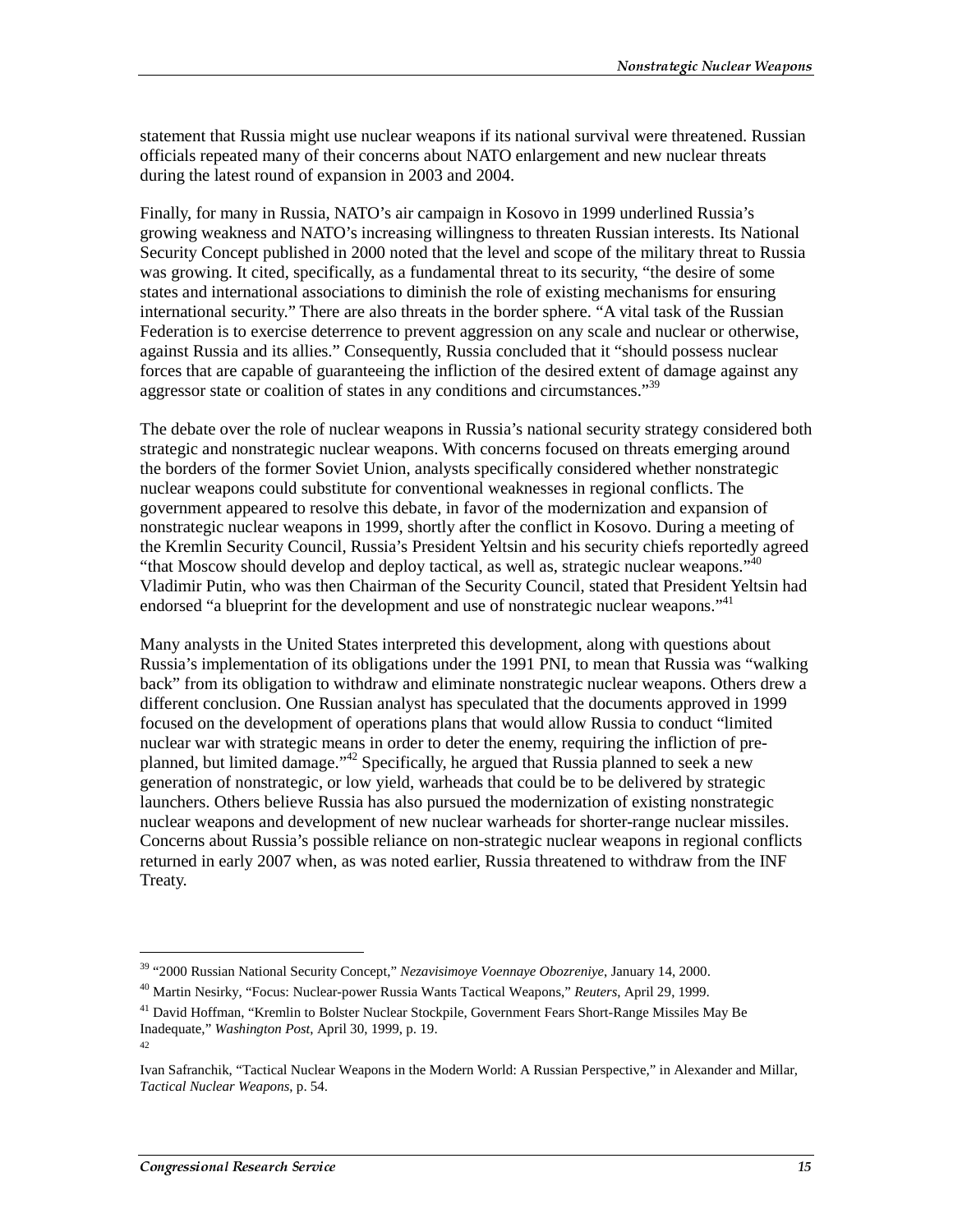#### **Force Structure**

It is extremely difficult to estimate the number of nonstrategic nuclear weapons remaining in the Russia arsenal. This uncertainty stems from several factors: uncertainty about the number of nonstrategic nuclear weapons that the Soviet Union had stored and deployed in 1991, when President Gorbachev announced his PNI; uncertainty about the pace of warhead elimination in Russia; and uncertainty about the whether all warheads removed from deployment are still scheduled for elimination.

Analysts estimate that the Soviet Union may have deployed 15,000-25,000 nonstrategic nuclear weapons, or more, in the late 1980s and early 1990s. During the 1990s, Russian officials stated publicly that they had completed the weapons withdrawals mandated by the PNIs and had proceeded to eliminate warheads at a rate of 2,000 per year.<sup>43</sup> However, many experts doubt these statements, noting that Russia probably lacked the financial and technical means to proceed this quickly. In addition Russian officials have offered a moving deadline for this process in their public statements. For example, at the Nuclear Nonproliferation Treaty review conference in 2000, Russian Foreign Minister Ivanov stated that Russia was about to finish implementing its PNIs. But, at a follow-up meeting two years later, Russian officials stated that the elimination process was continuing, and, with adequate funding, could be completed by the end of  $2004<sup>44</sup>$  In October 2007, an official from Russia's Ministry of Defense stated that Russia had completed the elimination of all of the warheads for its ground forces, 60% of its missile defense warheads, and 50% of its air force warheads, and 30% of its naval warheads. $45$ 

In late 2003, General Yuri Baluyevsky, who was then the first deputy chief of staff of the Russian General Staff stated that Russia would not destroy all of its tactical nuclear weapons, that it would, instead, "hold on to its stockpiles" in response to U.S. plans to develop new types of nuclear warheads.46 General Nikolai Makarov, head of the Russian General Staff, made a similar comment in late 2008. He said that Russia would "keep nonstrategic nuclear forces as long as Europe is unstable and packed with armaments."<sup>47</sup>

With consideration for these uncertainties, analysts have estimated that Russia may still have between 2,000 and 8,000 warheads for nonstrategic nuclear weapons, with the lower number reflecting the number of deployed weapons and the higher number including those weapons that remain in central storage. While some estimate that only air-delivered weapons remain operational, the total amount may be split between warheads for tactical aviation, naval nuclear weapons, and air defense missiles, with some ground forces still in the mix.<sup>48</sup> Russia had also

<sup>&</sup>lt;sup>43</sup> Lewis Dunn, "Non-strategic Nuclear Weapons Control: What is the Problem?," in Larsen, Jeffrey A. and Kurt J. Klingenberger, editors, *Controlling Non-Strategic Nuclear Weapons: Obstacles and Opportunities*, United States Air Force, Institute for National Security Studies, July 2001, p. 17.

<sup>44</sup> Joshua Handler, in Alexander and Millar, *Tactical Nuclear Weapons*, p. 29.

<sup>45</sup> Robert S. Norris and Hans M. Kristensen, "Russian Nuclear Forces, 2008," *Bulletin of the Atomic Scientists*, May/June 2008, p. 57.

<sup>46</sup> Vladimir Isachenkov, "U.S. Nuke Development Concerns Russia," *Interfax*, November 26, 2003.

<sup>47 &</sup>quot;Russian Military Chief Defends Nonstrategic Nukes," *Global Security Newswire*, December 17, 2008.

<sup>&</sup>lt;sup>48</sup> A table summarizing three different estimates can be found in Andrea Gabbitas, "Non-strategic Nuclear Weapons: Problems of Definition," in Larsen, Jeffrey A. and Kurt J. Klingenberger, editors, *Controlling Non-Strategic Nuclear Weapons: Obstacles and Opportunities*, United States Air Force, Institute for National Security Studies, July 2001, p. 25. See also Nikolai Sokov, "*The Tactical Nuclear Weapons Controversy*," Jane's Defence Weekly, January 2001, pp. 16-17.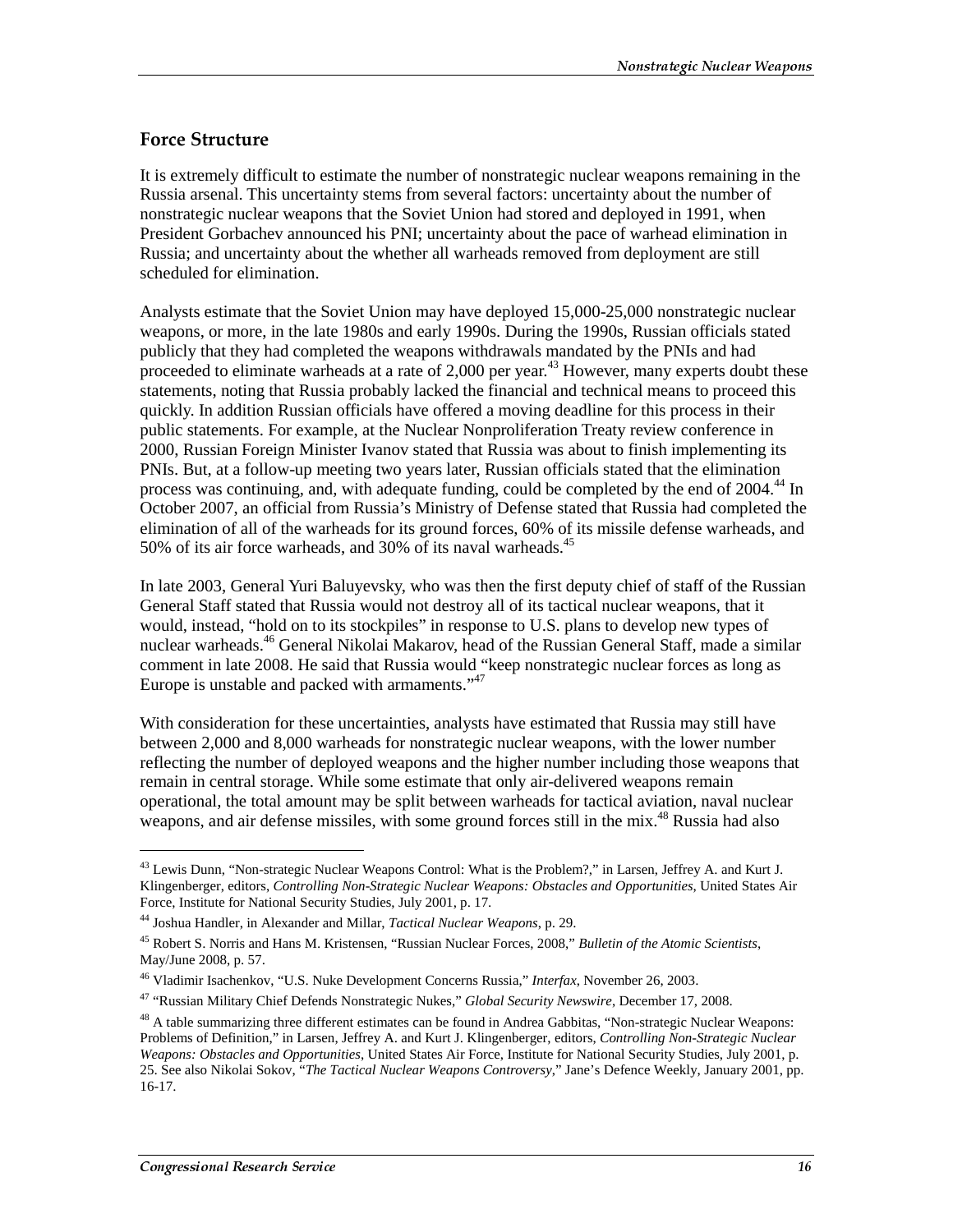reportedly reduced the number of military bases that could deploy nonstrategic nuclear weapons by over 250 and had consolidated its storage areas for these weapons, eliminating about twothirds of the 500-600 facilities it had operated at the beginning of the 1990s.<sup>49</sup>

## Changing the Focus of the Debate

The preceding sections of this report focus exclusively on U.S. and Soviet/Russian nonstrategic nuclear weapons. These weapons were an integral part of the Cold War stand-off between the two nations. The strategy and doctrine that would have guided their use and the numbers of deployed weapons both figured into calculations about the possibility that a conflict between the two nations might escalate to a nuclear exchange. Other nations—including France, Great Britain and China—also had nuclear weapons, but these did not affect the central conflict of the Cold War in the same way as U.S. and Soviet forces.

The end of the Cold War, however, and the changing international security environment during the 1990s, renders incomplete any discussion of nonstrategic nuclear weapons that is limited to U.S. and Russian forces. Because both these nations maintain weapons and plans for their use, the relationship between the two nations could still affect the debate about these weapons. In addition, Russian officials have turned to these weapons as a part of their response to concerns about a range of U.S. and NATO policies. Nevertheless, both these nations have looked beyond their mutual relationship when considering possible threats and responses that might include the use of nonstrategic nuclear weapons. Both nations have highlighted the threat of the possible use of nuclear, chemical or biological weapons by other potential adversaries or non-state actors. Both have indicated that they might use nuclear weapons to deter or respond to threats from other nations.

In addition, many analysts believe that a debate about nonstrategic nuclear weapons can no longer focus exclusively on the U.S. and Russian arsenals. Even though tensions have eased in recent years, with their nuclear tests in 1998 and continued animosity towards each other, India and Pakistan have joined the list of nations that may potentially resort to nuclear weapons in the event of a conflict. If measured by the range of delivery vehicles and the yield of the warheads, these nations' weapons could be considered to be nonstrategic. But each nation could plan to use these weapons in either strategic or nonstrategic roles. Both nations continue to review and revise their nuclear strategies, leaving many questions about the potential role for nuclear weapons in future conflicts. China also has nuclear weapons with ranges and missions that could be considered nonstrategic. Many analysts have expressed concerns about the potential for the use of nuclear weapons in a conflict over Taiwan or other areas of China's interests. This report does not review the nuclear weapons programs in these nations.<sup>50</sup> However, when reviewing the issues raised by, problems attributed to, and solutions proposed for nonstrategic nuclear weapons, the report acknowledges the role played by the weapons of these other nations.

<sup>49</sup> Joshua Handler, in Alexander and Millar, *Tactical Nuclear Weapons*, p. 30.

<sup>&</sup>lt;sup>50</sup> For a more detailed discussion of Indian, Pakistani, and Chinese nuclear weapons, see Alexander, Brian and Alistair Millar, editors, *Tactical Nuclear Weapons*, op cit.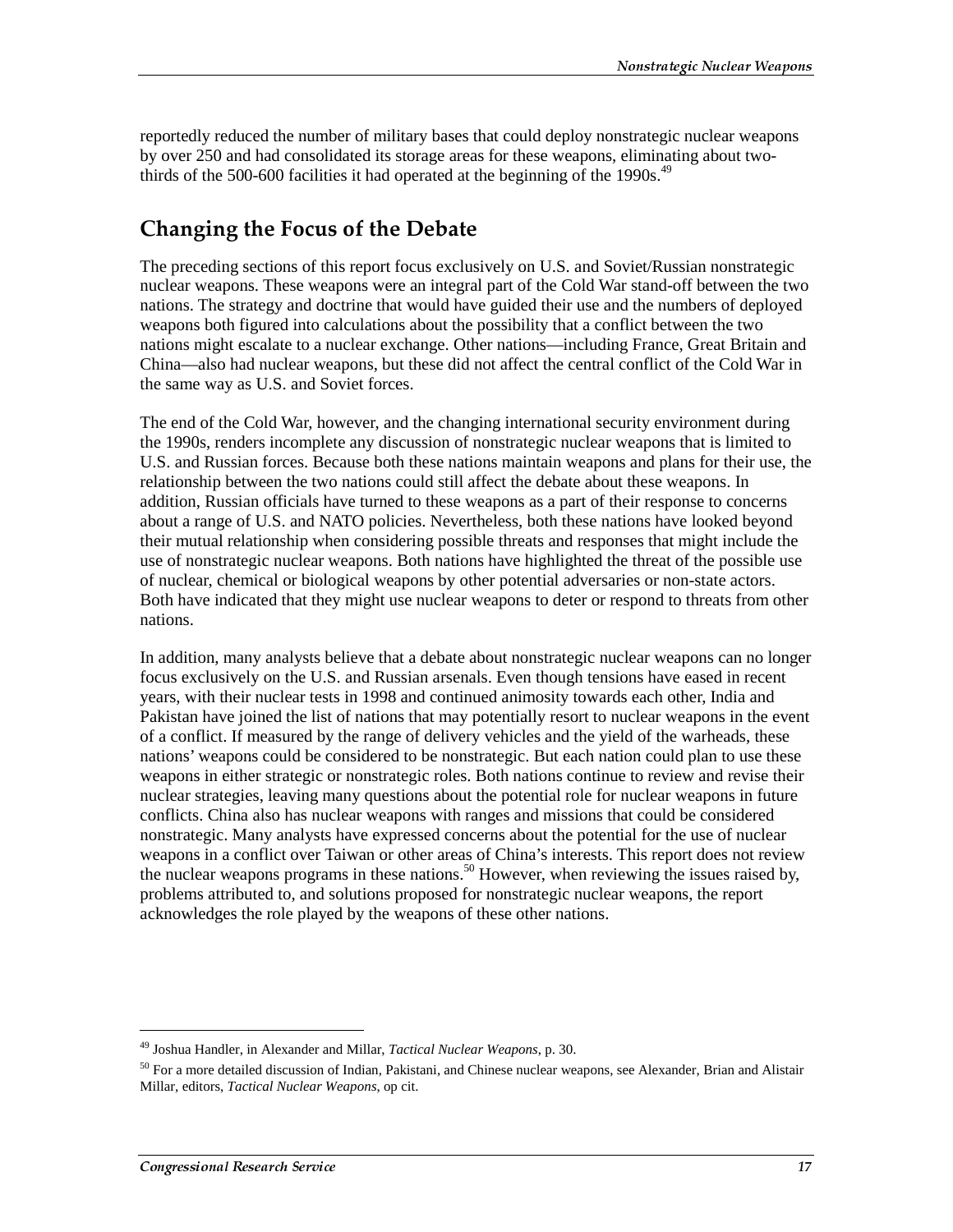## **Issues for Congress**

Although nonstrategic nuclear weapons have not held a high profile in debates over national security or arms control debates, the  $111<sup>th</sup>$  Congress may still address issues raised by these weapons in its discussions of U.S. nuclear weapons policy and U.S. nonproliferation policy. Analysts have identified several issues, or problems, associated with the continuing deployment of U.S. and Russian nonstrategic nuclear weapons. They have also identified potential policy options, or solutions, that might resolve these problems. However, they do not all agree on the importance of the problems or the need for the solutions. This section identifies these problems and potential solutions and reviews the contrasting opinions about them.

## **Issues**

### Safety and Security of Russian Nonstrategic Nuclear Weapons

Most analysts agree that the greatest risks from Russia's continued deployment of nonstrategic nuclear weapons stem from potential problems with their safety and security in storage areas and a possible lack of central control over their use when deployed in the field. These weapons were deployed, and many remain in storage, at remote bases close to potential battlefields and far from the central command authority in Moscow. Further, the economic chaos in Russia during the 1990s raised questions about the stability and reliability of the troops charged with monitoring and securing these weapons. Hence, these issues raise concerns about the possibility that the weapons might be lost, stolen, or sold to other nations or groups seeking nuclear weapons.<sup>51</sup> Russian officials acknowledged concerns about the safety and security of these weapons in the early 1990s, and such concerns may have contributed to acceptance of the PNIs in 1991. But Russian officials deny that they have lost control over any of their nonstrategic nuclear weapons and they contend that the problems have been resolved as the weapons have been withdrawn to central storage areas. $52$ 

There is no public evidence from western sources about any episodes of lost, sold, or stolen Russian nuclear weapons, but concerns remain that these weapons might find their way to officials in rogue nations or non-state actors. For example, during comments made after a speech in October 2008, Secretary of Defense Robert Gates stated that he was worried that the Russians did not know the numbers or locations of "old land mines, nuclear artillery shells, and so on" that might be of interest to rogue states or terrorists.<sup>53</sup> Russia officials noted, in response to this comment, that its stocks of nuclear weapons were secure and well-guarded and that Gates's concerns were not valid.

 $\overline{a}$ 

<sup>51 &</sup>quot;Because of their size and forward basing, they are especially vulnerable to theft and unauthorized use." See William C. Potter and Nikolai Sokov, "Nuclear Weapons that People Forget," *International Herald Tribune*, May 31, 2000.

 $52$  Russia's defense minister, Sergei Ivanov, has said that Russia's nuclear arsenal is safe and militants could never steal an atomic bomb from the country. He further noted that it is a myth that "Russian nuclear weapons are guarded badly and weakly." See "Russia Says No Militant Threat to Nuclear Arsenal," *Reuters*, August 3, 2004.

<sup>53</sup> Walter Pincus, "Gates Suggests New Arms Deal With Russia," *Washington Post*, October 29, 2008, p. A9.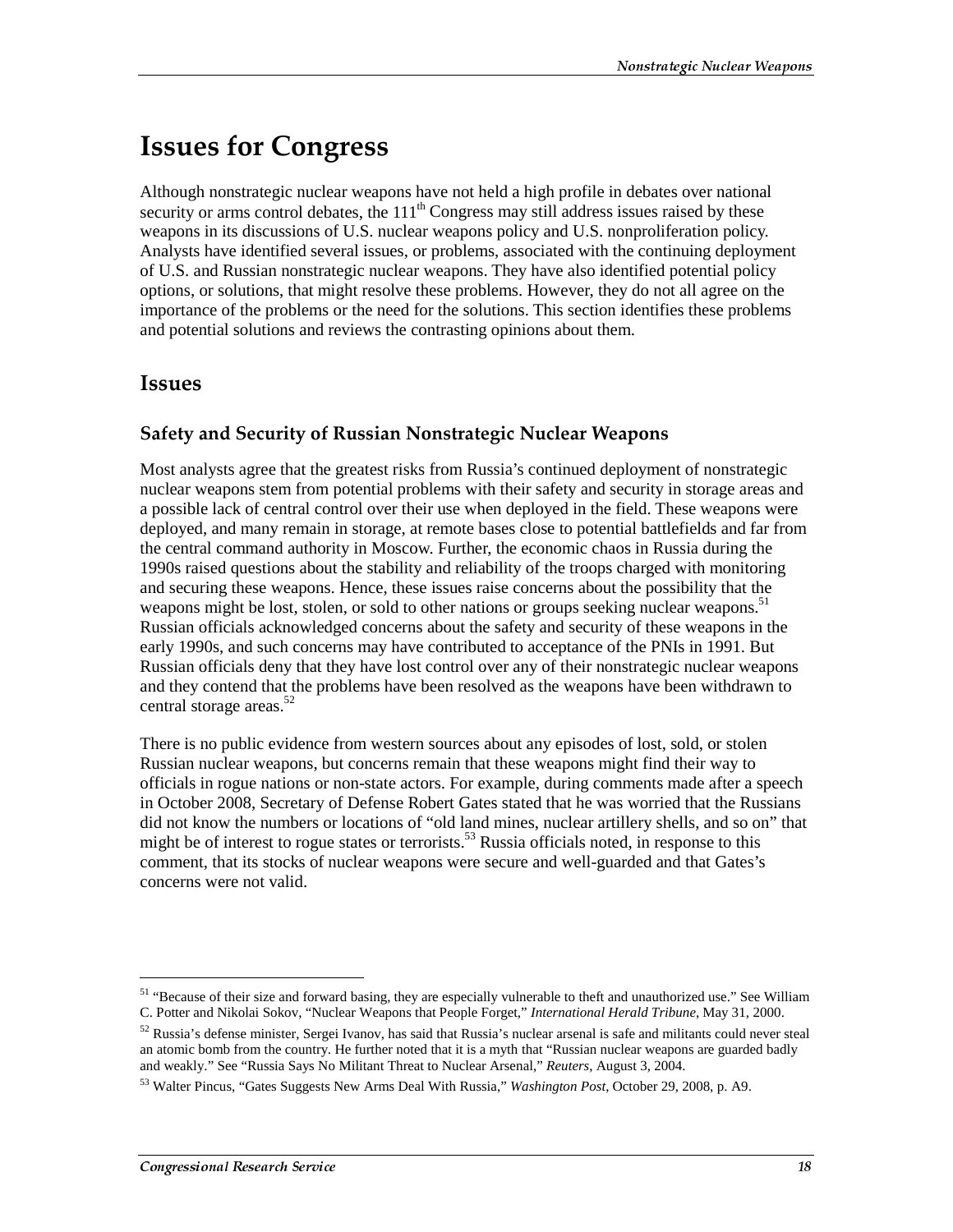## The Role of Nonstrategic Nuclear Weapons in Russia's National Security Policy

Many analysts argue that Russia's nonstrategic nuclear weapons pose a risk to the United States, its allies, and others because Russia has altered its national security concept and military strategies, increasing its reliance on nuclear weapons. Some fear that Russia might resort to the early use of nuclear weapons in a conflict along its periphery, which could lead to a wider conflict and the possible involvement of troops from NATO or other neighboring countries. possibly drawing in new NATO members. Some also believe that Russia could threaten NATO with its nonstrategic nuclear weapons because Russia sees NATO as a threat to its security. Russian analysts and officials have argued that NATO enlargement, with the possible deployment of nuclear weapons on the territories of new NATO members close to Russia's borders, demonstrated how much NATO could threaten Russia.

Others argue, however, that regardless of Russia's rhetoric, "Russia's theater nuclear weapons are not ... destabilizing." Even if modernized, these weapons will not "give Moscow the capability to alter the strategic landscape."54 Further, many doubt that Russian weapons, even with its new military strategy, pose a threat to NATO or U.S. allies. They argue that Russia would only use these weapons in response to a weak performance by its conventional forces in an ongoing conflict. Since it would be extremely unlikely for NATO to be involved in a conventional conflict with Russia, it would be extremely unlikely for Russian weapons to find targets in NATO nations.

## The Role of Nonstrategic Nuclear Weapons in U.S. National Security Policy

The Bush Administration claimed, as a result of its 2001 Nuclear Posture Review, that the United States has reduced its reliance on nuclear weapons by increasing the role of missile defenses and precision conventional weapons in the U.S. deterrent posture. However, the Administration also noted, as a result of the Nuclear Posture Review, that the United States would no longer base the size and structure of its nuclear forces only on "the Russian threat." Instead, the United States would acquire and maintain those capabilities that it needed to deter and defend against the capabilities of any nation with the potential to threaten the United States, particularly if the potential adversary possesses weapons of mass destruction. It noted that these new, threatening capabilities could include hardened and deeply buried targets and, possibly, bunkers holding chemical or biological weapons. It indicated that the United States would seek to develop the capabilities to destroy these types of facilities.

The Bush Administration argued that its new policy was designed to enhance deterrence, by giving the United States more credible, "tailored" options in the event of a conflict with a nation armed with chemical, biological, or nuclear weapons. This, however presumes that the U.S. military could identify a credible scenario that included the option of using nuclear weapons. This may not be possible in battlefield contingencies, when U.S. forces would be vulnerable to fallout and other nuclear effects. Further, the use of nuclear weapons to destroy underground bunkers housing chemical or biological weapons presumes that the United States would have the exquisite intelligence needed to locate the bunkers with the agents. Anything less than a direct, precise attack could disperse more agent than it destroyed. Furthermore, such bunkers could be built

<sup>54</sup> Robert Joseph, "Nuclear Weapons and Regional Deterrence," in Larson, Jeffrey A. and Kurt J. Klingenberger, editors, *Controlling Non-Strategic Nuclear Weapons: Obstacles and Opportunities*, United States Air Force, Institute for National Security Studies, July 2001. pp. 90-92.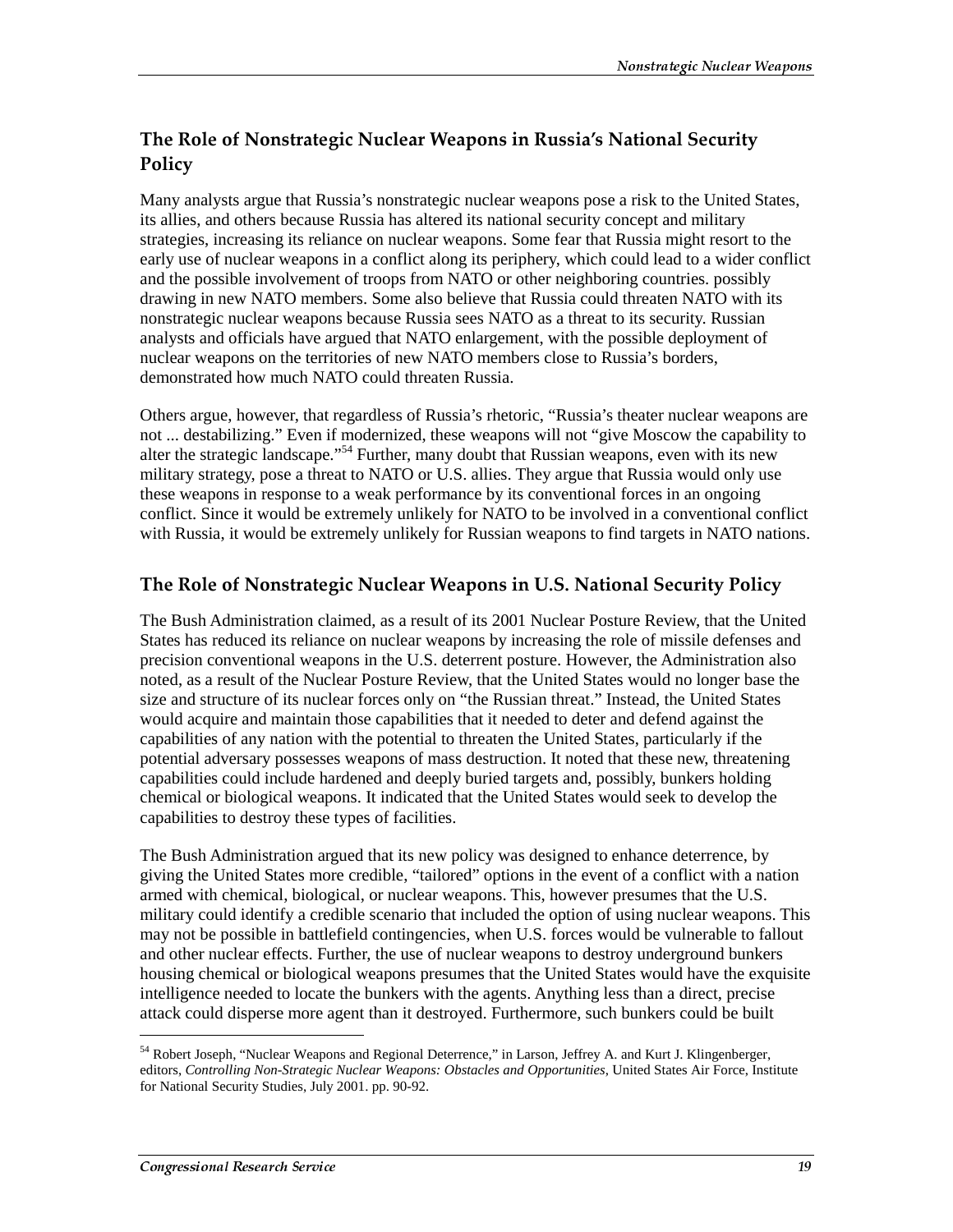within an extensive network of tunnels, using blast doors, reinforced concrete, and other shock absorbing techniques, which would further interfere with U.S. efforts to destroy them. In addition, the Administration's critics argue that, by tailoring its nuclear weapons to achieve specific battlefield objectives, the United States would actually increase the likelihood of nuclear use, rather than enhance nuclear deterrence. Further, they note that the United States does not need new nuclear weapons to achieve its battlefield objectives. It demonstrated in the early phases of the war in Iraq that its conventional forces were more than capable of defeating an enemy and overthrowing a regime, even one with many deeply buried targets, with relative ease.<sup>55</sup> Therefore, the demonstrated, overwhelming superiority of U.S. conventional forces, rather than the hypothetical threat of nuclear use, would serve as a more potent deterrent in future conflicts.

## The Role of Nonstrategic Nuclear Weapons in NATO Policy and Alliance **Strategy**

Many analysts have questioned whether the United States needs to continue to deploy nuclear weapons in Europe, more than 15 years after the collapse of the Warsaw Pact and demise of the Soviet Union. NATO policy still views these weapons as a deterrent to any potential adversary, and they also serve as a link among the NATO nations, with bases in several nations and shared responsibility for nuclear policy planning and decision-making. But, if the United States develops new nuclear warheads that can fulfill nonstrategic missions with delivery from a strategic platforms (such as a heavy bomber), the need for forward basing in Europe diminishes. Hence, some believe that the blurring of the distinction between nonstrategic and strategic delivery vehicles, along with the increasing concerns about threats outside of Europe, have reduced the utility of forward-deployed nuclear weapons.

Some also question whether the United States and NATO might benefit from the removal of these weapons from bases in Europe. Recently, an Air Force Review of nuclear surety and security practices identified potential security concerns for U.S. weapons stored at some bases in Europe.<sup>56</sup> The problems were evident at some of the national bases, where the United States stores nuclear weapons for use by the host nation's own aircraft, but not at U.S. air bases in Europe. The review noted that "host nation security at nuclear-capable units varies from country to country ..." and that most bases do not meet DOD's security requirements. Some analysts have suggested that, in response to these concerns, the United States might consolidate its nuclear weapons at a smaller number of bases in Europe.<sup>57</sup> Moreover, another recent review of the U.S. nuclear weapons enterprise found that U.S. European Command (USEUCOM), which was once the "principle advocate for nuclear weapons in Europe," no longer advocates for these weapons and no longer recognizes a political role for these weapons in NATO. According to this study, officials at USEUCOM have argued that an "over-the-horizon" capability, weapons deployed outside of Europe, could be just as credible as a deterrent to attack on NATO.<sup>58</sup>

<sup>55</sup> William Arkin, "New Nukes? No Way," *Los Angeles Times*, August 17, 2003.

<sup>&</sup>lt;sup>56</sup> Air Force Blue Ribbon Review of Nuclear Weapons Policies and Procedures, February 8, 2008.

<sup>57</sup> Kristensen, Hans. USAF Report: "Most" Nuclear Weapons Sites in Europe Do Not Meet U.S. Security Requirements. Federation of American Scientist, Strategic Security Blog. June 19, 2008. http://www.fas.org/blog/ssp/ 2008/06/usaf-report-%e2%80%9cmost%e2%80%9d-nuclear-weapon-sites-in-europe-do-not-meet-us-securityrequirements.php#more-245

<sup>58</sup> Report of the Secretary of Defense Task Force on DOD Nuclear Weapons Management, *Phase II: Review of the DOD Nuclear Missions*, Washington, DC, December 2008, p. 59.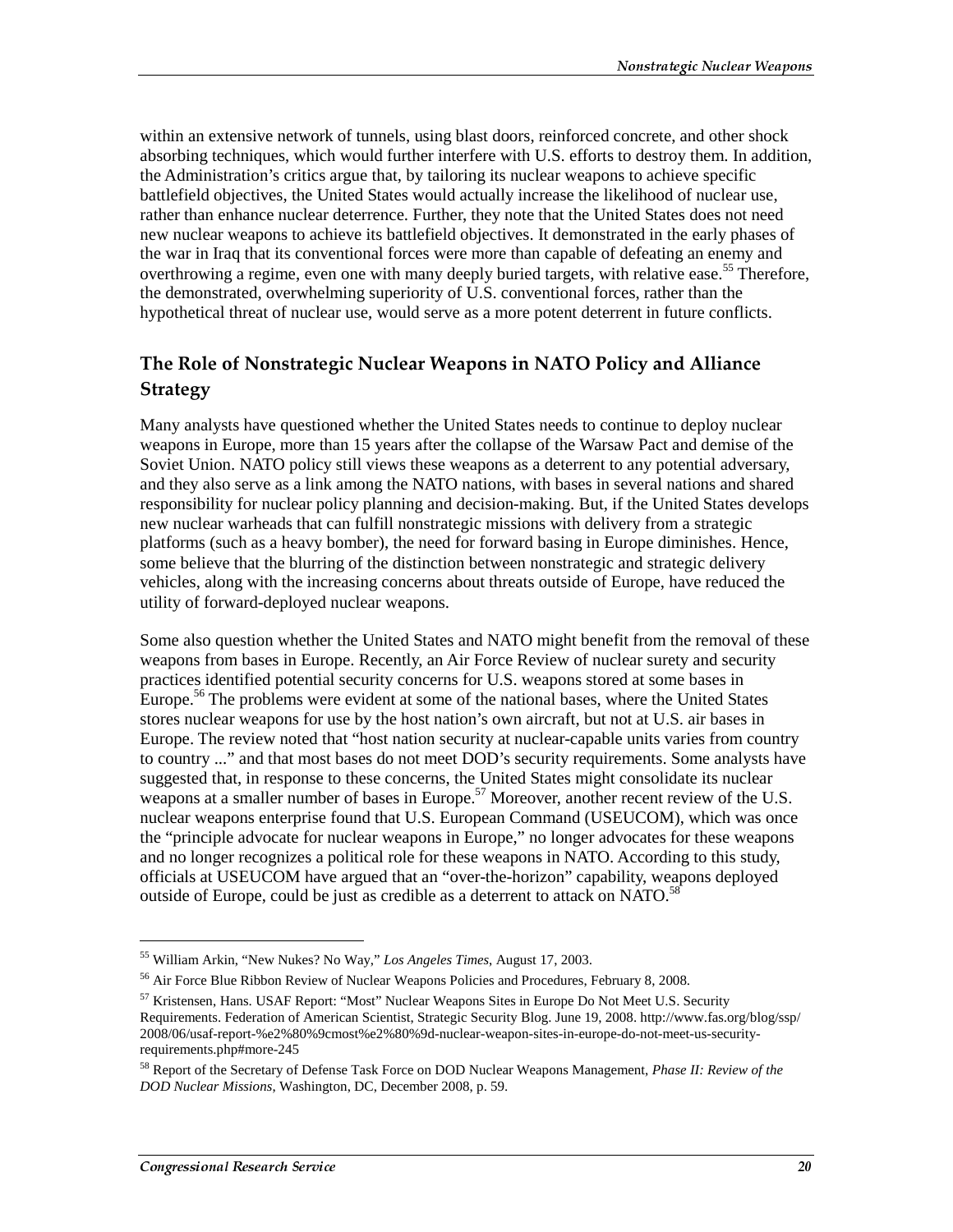Some argue that reducing or eliminating the deployment of U.S. nuclear weapons in Europe would not only address the Air Force's operational and security costs associated with their deployment, but also could serve as a signal to Russia of NATO's intentions to address Russia's perception of the threat from NATO. This, in turn, might encourage Russia to accept negotiated limits or transparency measures on its nonstrategic nuclear weapons. Some also believe that a NATO "step away" from these weapons would encourage Russia to reduce its reliance on nonstrategic nuclear weapons. However, the authors of the Task Force study cited above hold a different view. They argue that U.S. nuclear weapons in NATO remain "a pillar of NATO unity." They argue that these weapons "convey the will of multiple allied countries, creating real uncertainty for any country that might contemplate seeking political or military advantage through the threat or use of weapons of mass destruction against the Alliance."<sup>59</sup> Removing these weapons from Europe would, therefore, do more to undermine NATO's political unity and military security than it would to encourage Russia to reduce or contain its nonstrategic nuclear weapons.

### The Relationship Between Nonstrategic Nuclear Weapons and U.S. **Nonproliferation Policy**

The Bush Administration has stated that the new U.S. nuclear posture, along with the research into the development of new types of nuclear warheads, contributes to U.S. efforts to stem the proliferation of nuclear, chemical, and biological weapons. It argues that, by creating a more credible threat against the capabilities of nations that seek these weapons, the U.S. policy deters their acquisition or deployment. It also reinforces the value of the U.S. extended deterrent to allies in Europe and Japan, thus discouraging them from acquiring their own nuclear weapons.<sup>60</sup>

Critics of the Administration's policy question whether the United States needs new nuclear weapons to deter the acquisition or use of WMD by other nations; as was noted above, they claim that U.S. conventional weapons can achieve this objective. Further, many analysts claim that the U.S. policy will actually spur proliferation, encouraging other countries to acquire their own WMD. Specifically, they note that U.S. plans and programs reinforce the view that nuclear weapons have military utility. If the world's only conventional superpower needs more nuclear weapons to maintain its security, then it would be difficult for the United States to argue that other nations could not also benefit from these weapons. Such nations could also argue that nuclear weapons would serve their security interests. Consequently, according to the Administration's critics, the United States might ignite a new arms race if it pursues new types of nuclear weapons to achieve newly defined battlefield objectives.<sup>61</sup> The Administration has countered this argument by noting that few nations acquire nuclear weapons in response to U.S. nuclear programs. They do so either to address their own regional security challenges, or to counter U.S. conventional superiority. $62$ 

 $\overline{a}$ 

<sup>59</sup> Ibid. p. 14.

<sup>60</sup> *An Assessment of the Impact of Repeal of the Prohibition on Low Yield Warhead Development on the Ability of the United States to Achieve its Nonproliferation Objectives*, jointly submitted to the Congress by the Secretary of State, Secretary of Defense, and Secretary of Energy, March 2004, p. 4.

<sup>&</sup>lt;sup>61</sup> "The long term consequences of developing new nuclear weapons might well be to push Iran, North Korea, and other states to work harder and faster in developing and manufacturing their own nukes." See William Arkin, "New Nukes? No Way," *Los Angeles Times*, August 17, 2003.

 $62$  An Assessment of the Impact of Repeal of the Prohibition on Low Yield Warhead Development on the Ability of the *United States to Achieve its Nonproliferation Objectives*, jointly submitted to the Congress by the Secretary of State, (continued...)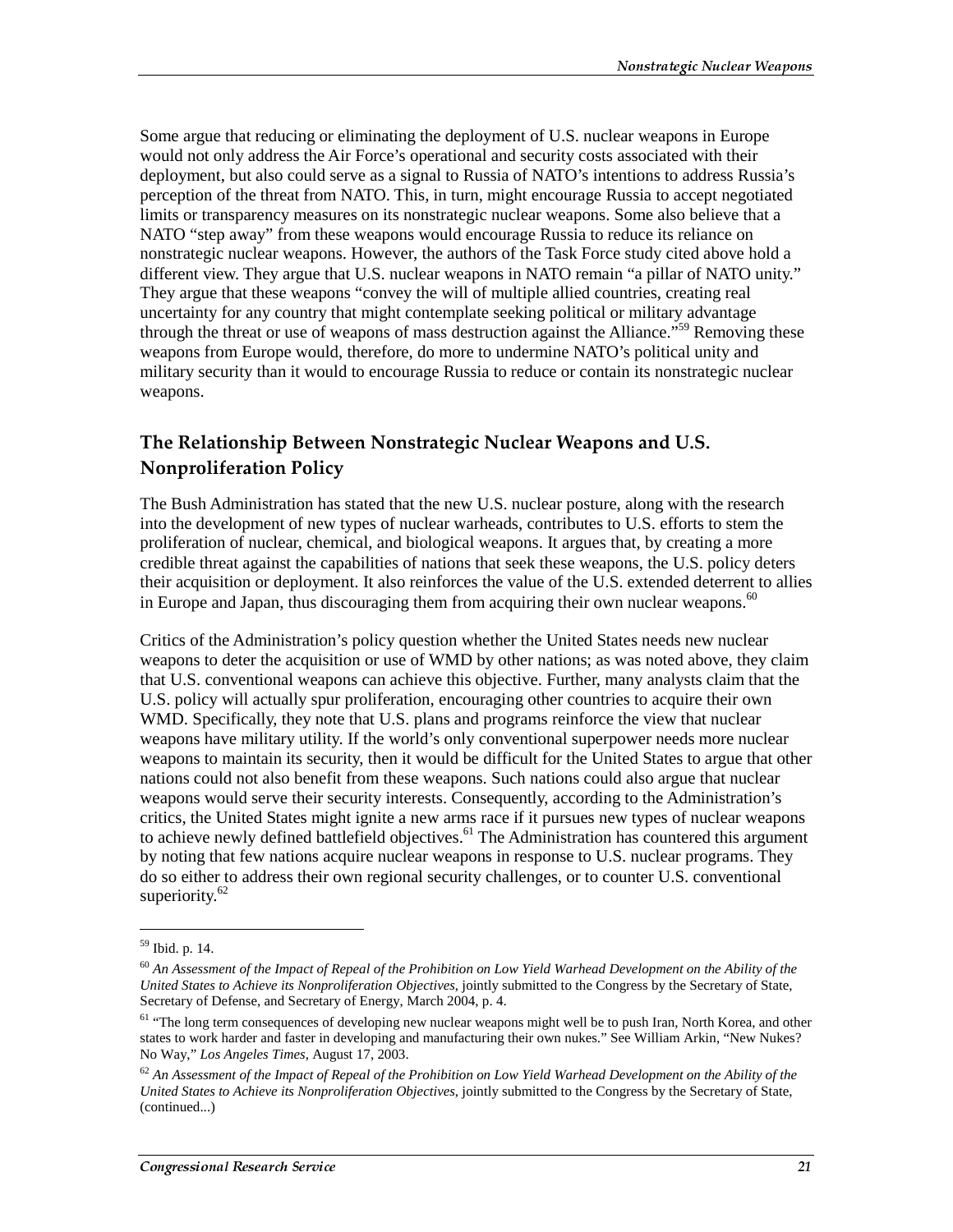## Policy Options

### **Status Ouo**

The Bush Administration, and some analysts outside government, argued that the United States should not adopt any new or different policies to address the issues raised above. They argue that the 2001 Nuclear Posture Review *strengthened* the U.S. nuclear deterrent by adjusting U.S. strategy and doctrine to address emerging, rather than Cold War, threats. They do not believe that these policy changes undermine U.S. nonproliferation policy or that they make the use of nuclear weapons more likely in future conflicts.

The Bush Administration also did not adopt any new policies to address the potential risks created by Russia's continued deployment of nonstrategic nuclear weapons. It did not address these weapons in the negotiations on the Strategic Offensive Reductions Treaty, although Bush Administration officials did pledge to raise concerns about these weapons in discussions with their Russian counterparts. However, the Bush Administration appeared to believe that any concerns about the safety and security of these weapons could be addressed through the ongoing Cooperative Threat Reduction Program. They argued, however, that Russian nonstrategic nuclear weapons posed no military threat to stability or security for the United States or its allies, and therefore, required no unilateral or cooperative responses from the United States.<sup>63</sup> Further, some argue that any reciprocal or cooperative effort to address concerns about Russia's nonstrategic nuclear weapons, such as negotiated transparency or arms control measures, could undermine U.S. flexibility and limit U.S. and NATO options for the deployment of nonstrategic nuclear weapons. Specifically, "pursuing arms control agreements on these weapons might undercut NATO's nuclear posture, generating political pressure to withdraw the remaining weapons." In addition, "arms control would make problematic the development of new [nonstrategic nuclear weapons] capabilities that may be required to deter and defend against today's threats, and, especially, for the deterrence of rogue states armed with weapons of mass destruction."<sup>64</sup>

## **Reduce Reliance on Nuclear Weapons**

Many analysts believe the United States should adopt a policy that reduces its reliance on nuclear weapons, in general, and weapons with battlefield objectives, in particular. The Bush Administration argued that its policy would achieve this objective, by including missile defenses and precision strike conventional weapons in its new "triad" of U.S. forces and capabilities. Others, however, argued that the Administration's policy actually blurred the distinction between conventional and nuclear weapons, and could increase the U.S. reliance on nuclear weapons by adding to the contingencies when the United States would consider nuclear use. They argue, instead, that the United States should adopt a "no first use" pledge, so that the United States

<sup>(...</sup>continued)

Secretary of Defense, and Secretary of Energy, March 2004, p. 4.

<sup>&</sup>lt;sup>63</sup> An official with the Bush Administration's National Security Council staff has stated that "Russia's theater nuclear weapons, even if modernized, will not give Moscow the capability to alter the strategic landscape." He further noted that "Russia's theater nuclear weapons are not... destabilizing." See Robert Joseph, "Nuclear Weapons and Regional Deterrence," In Larson, Jeffrey A. and Kurt J. Klingenberger, editors, *Controlling Non-Strategic Nuclear Weapons: Obstacles and Opportunities*, United States Air Force, Institute for National Security Studies, July 2001, p. 90.

 $64$  Ibid., p. 92.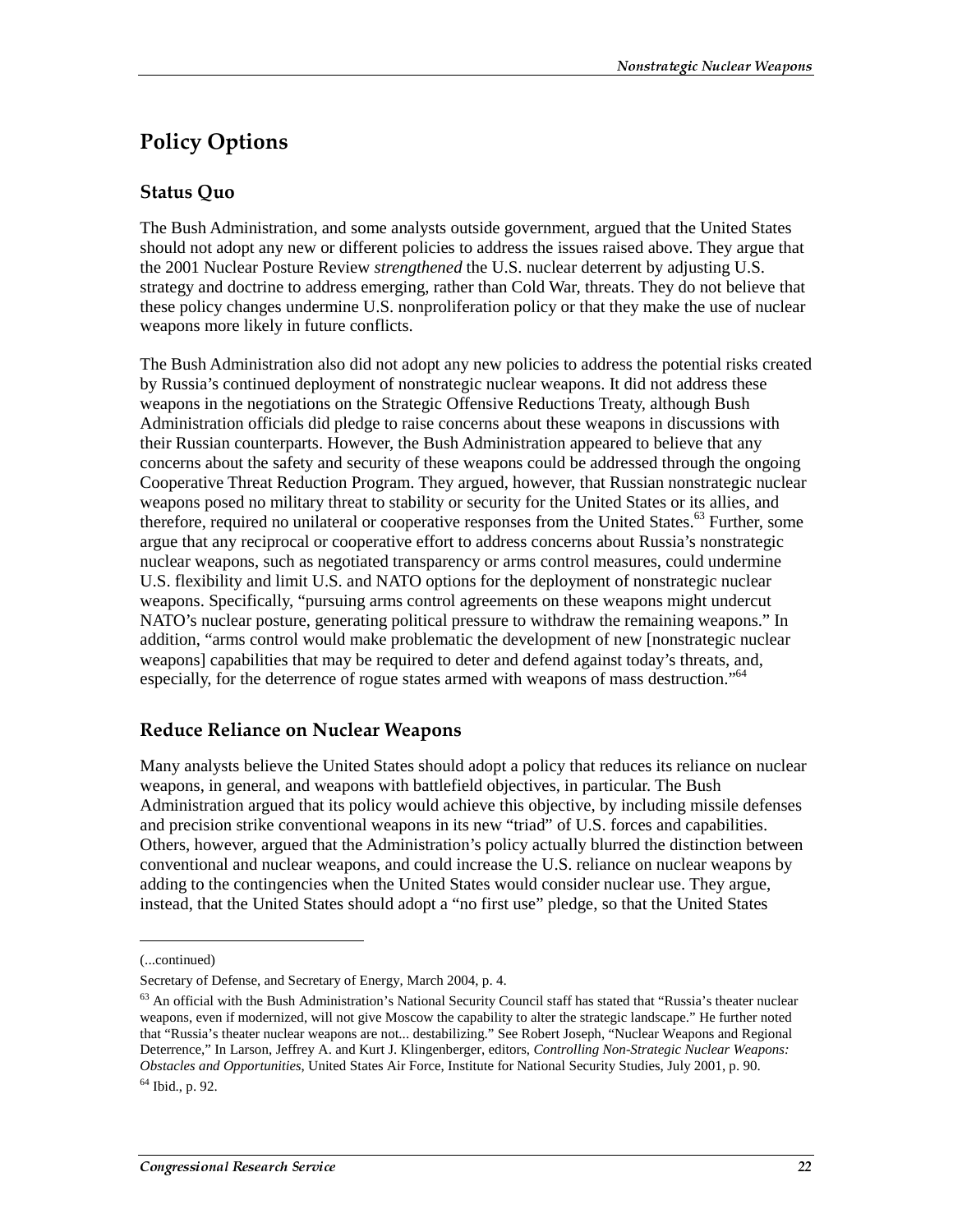would make it clear that it would not use nuclear weapons against non-nuclear states. At present, the United States does not explicitly threaten to use nuclear weapons, but it also will not rule out their use. Supporters of the existing policy argue that this ambiguity enhances deterrence, by keeping the possible prospect of nuclear attack in the adversary's calculations.

Those who support a "no first use" pledge argue that it would reduce the perceived value of nuclear weapons, indicating that they serve only as a deterrent to the use of nuclear weapons by other nations. Many believe that this change in policy would not hinder U.S. deterrent strategy or U.S. security because they believe that the U.S. nuclear deterrent is robust, with thousands of deployed nuclear warheads, and that U.S. conventional forces are sufficient to address any potential or emerging threats to U.S. security. This includes the potential need for the United States to attack hardened and deeply buried targets, including those that might house chemical or biological weapons. The United States could use its conventional weapons to seal off entry and exit points and to cut off communications and ventilation,<sup>65</sup> thereby "sealing" chemical or biological weapons in place in their underground bunkers for the duration of a conflict. The United States could then remove and dispose of these weapons after winning the conflict, without risking dispersing them and creating fallout with a nuclear attack.

Some have also argued that, if the United States and NATO reduce their reliance on nuclear weapons, possibly even withdrawing nonstrategic nuclear weapons from Europe, Russia might also alter its policy. Others, however, argue that Russia's policy is only rhetorically linked to NATO policy, and with continuing concerns about weaknesses in its conventional forces, Russia is unlikely to respond with its own change in policy. Some also believe that changes in U.S. and NATO policy could affect the policies of other nations with nonstrategic nuclear weapons, such as India, Pakistan, or China, by demonstrating that the United States has reduced its reliance on nuclear weapons. Others, however, point out that these nations have acquired their nuclear weapons to address their own security interests, and are unlikely to alter limit their forces simply because the United States and NATO have set an example of reductions.

#### **Cooperative Responses**

Analysts have noted that the only arms control measures affecting nonstrategic nuclear weapons, the 1991 PNIs, do not require data exchanges and did not establish monitoring provisions so each nation can be certain that the other is adhering to its commitments. They also are voluntary; because they are not incorporated in a formal treaty or agreement. Either side could reverse its commitments at any time. Hence, the reductions under these measures may be vulnerable to disruptions in the relationship between the United States and Russia. Those who believe that U.S. and Russian nonstrategic nuclear weapons continue to pose a threat to international security, either because of the prospects for loss of control over Russian weapons, by deliberate use by either nation, or because of their symbolic value and potential to undermine nonproliferation policies, argue that the United States and Russia should pursue further cooperative measures to address the perceived threats from the weapons and the perceived weaknesses in the existing controls on them. Congress also voiced its interest in the future of these weapons. Section 1212 of the FY2006 Defense Authorization Act (P.L. 109-163) calls on the Secretary of Defense to determine whether it is in the U.S. national security interest "to identify and develop mechanisms and procedures to implement the transparent reductions in nonstrategic nuclear weapons" and "to

<sup>65</sup> Stansfield Turner, "Nukes: Can U.S. Practice What it Preaches?," *Christian Science Monitor*, January 28, 2004.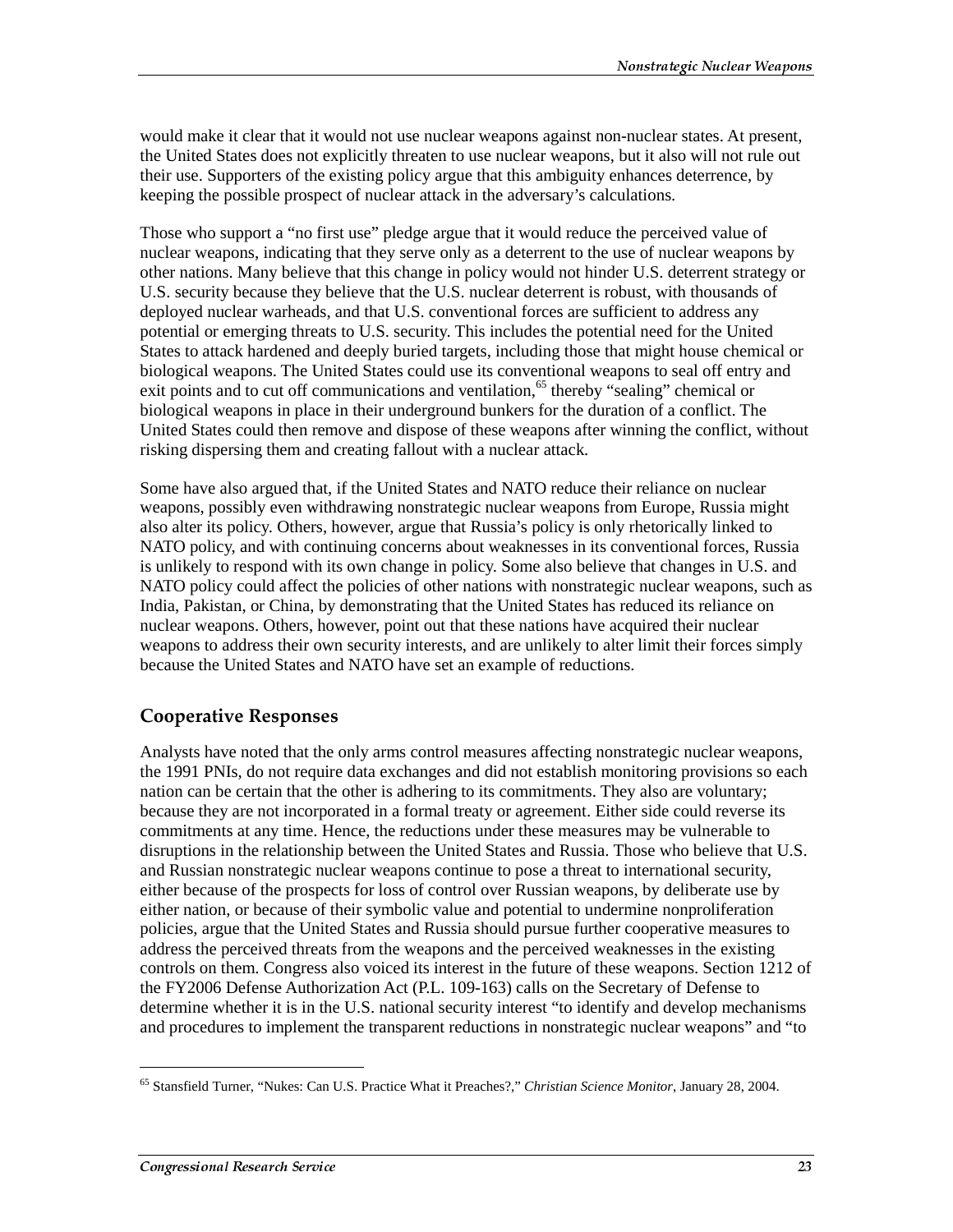identify and develop mechanisms and procedures to implement the transparent dismantlement of excess nonstrategic nuclear weapons."

Analysts outside government have offered several proposals for cooperative measures that might address concerns with nonstrategic nuclear weapons. For example, in an article published in the *Wall Street Journal* in early 2008, several former senior defense and national security officials argued that the United States should "start a dialogue, including within NATO and with Russia, on consolidating the nuclear weapons designed for forward deployment to enhance their security, and as a first step toward careful accounting for them and their eventual elimination."<sup>66</sup> This proposal is a part of a larger agenda that these officials have outlined as part of a path toward a "World Free of Nuclear Weapons." Other analysts have proposed a number of measures that might be taken specifically to address concerns about nonstrategic nuclear weapons. These include:

#### **Increase Transparency**

Many analysts argue that the United States and Russia should, at a minimum, provide each other with information about their numbers of nonstrategic nuclear weapons and the status (i.e. deployed, stored or awaiting dismantlement) of these weapons. Such information might help each side to monitor the other's progress in complying with the PNIs; it could also help resolve questions and concerns that might come up about the status of these weapons or their vulnerability to theft or misuse. The United States and Russia have discussed transparency measures for nuclear weapons in the past, in a separate forum in the early 1990s, and as a part of their discussions the framework for a START III Treaty in the late 1990s. They failed to reach agreement on either occasion. Russia, in particular, has seemed unwilling to provide even basic information about its stockpile of nonstrategic nuclear weapons. Some in the United States have resisted as well, arguing, in particular, that public discussions about the numbers and locations of U.S. nuclear weapons in Europe could increase pressure on the United States to withdraw these weapons.

#### **Expand Threat Reduction Assistance**

In the early 1990s, as a part of the early efforts of the Cooperative Threat Reduction Program, the United States provided Russia with assistance in transporting nuclear weapons back to Russia from other former Soviet republics. It has also provided Russia with assistance in improving security at its central storage facilities for nuclear weapons. However, much of this assistance focused on the warheads removed from strategic nuclear weapons, rather than nonstrategic nuclear weapons. Because many nonstrategic nuclear weapons remain at remote storage areas near former deployment areas, and concerns remain about security at these facilities. Some analysts have suggested that the United States could expand its threat reduction assistance to these sites, so that it could build confidence in the safety and security of these weapons. Others, however, argue that the United States should only provide assistance at sites that support the retirement or elimination of nuclear warheads and should not provide funding for sites that can support the weapons' continued deployment. Some have also questioned whether Russia would accept assistance at these sites, particularly if it were not permitted reciprocal access to U.S.

<sup>66</sup> George P. Schultz, William J. Perry, Henry A. Kissinger and Sam Nunn. Toward a Nuclear Free World. Wall Street Journal. January 15, 2008. p. 13.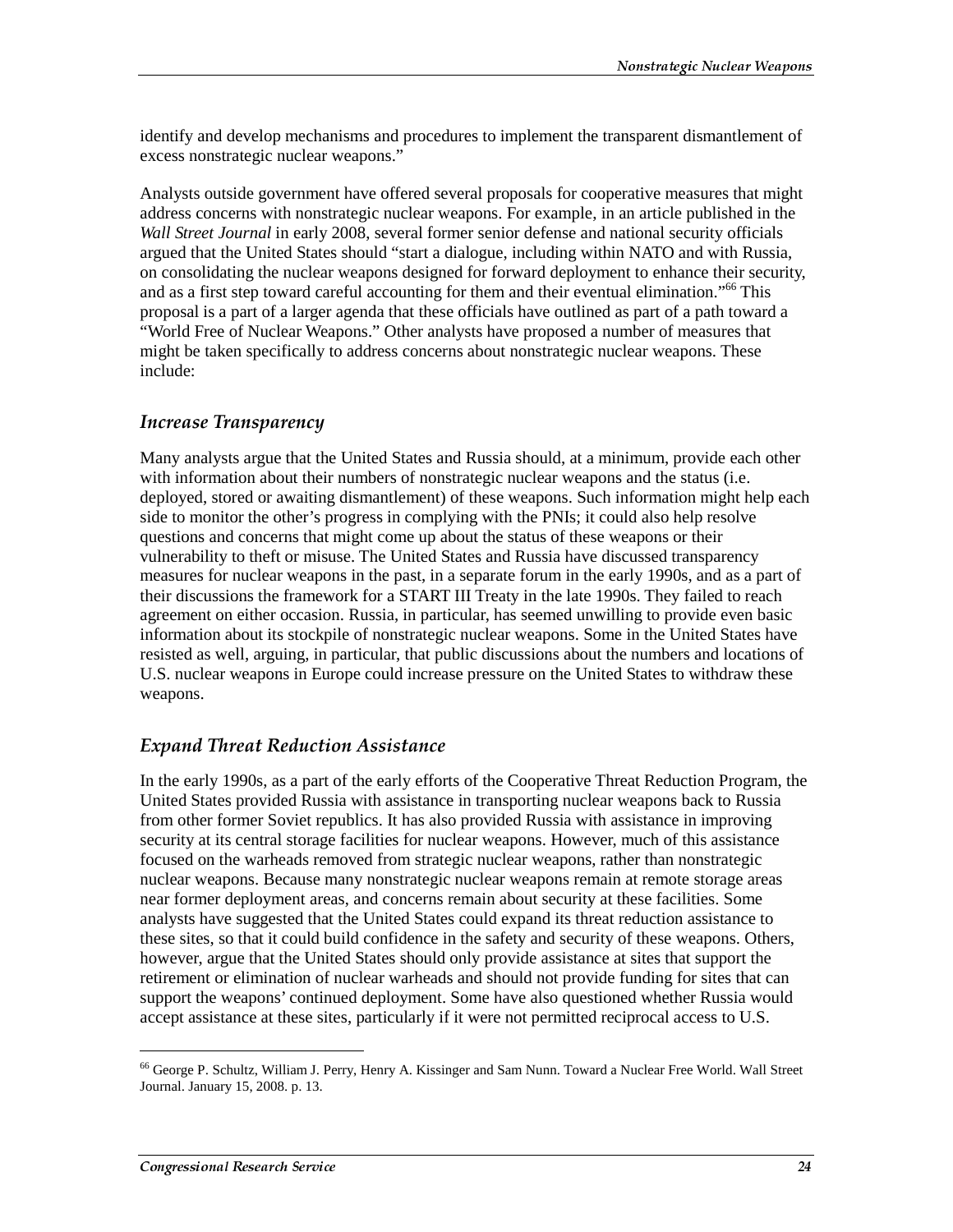weapons storage sites. Russia did, however, recently conduct an exercise, with NATO observers and CTR funding, to explore the vulnerability of its nuclear weapons storage sites to incursions and theft.

### Negotiate a Formal Treaty

Several analysts have suggested that the United States and Russia negotiate a formal treaty to both codify the measures outlined in the PNIs and to put further limits and restrictions on each nation's nonstrategic nuclear weapons. Such an agreement could mandate further reduction in deployed weapons, including U.S. weapons in Europe, and could result in both nations reducing their reliance on these weapons in their military strategies. Some analysts have also argued that this treaty could be multilateral, to include nations such as China, India, and Pakistan, rather than bilateral, thus introducing arms control limits to the forces of other nations with nonstrategic nuclear weapons.

However, as have been noted throughout this report, the two sides would likely find it difficult to agree on a definition of which weapons counted as nonstrategic nuclear weapons, particularly if either nation begins to deploy warheads designed to achieve battlefield objectives on long-range or strategic delivery vehicles. The issue would be further complicated by the fact that both the United States and Russia hold many of these warheads in storage, and some could conceivably return to deployment in a relatively short amount of time. To address these problems, some analysts have suggested that the arms control regime count and limit all warheads—stored and deployed, strategic and nonstrategic, etc. This type of agreement would allow each side to determine, for itself, the size and mix of its deployed forces, within the limits on total warheads.<sup>67</sup> Critics argue that such limits would be extremely difficult to define and monitor, making it difficult to verify compliance with a warhead-control treaty. They also note that the lack of symmetry between U.S. and Russian forces would make it extremely difficult to find common definitions and limits that addressed each nations' concerns. In particular, because Russia views U.S. NATO weapons as a threat to its security, it could insist on the complete removal of these weapons in exchange for less comprehensive limits on the far greater numbers of Russian forces.68 Further, the other nations with nonstrategic nuclear weapons seem unlikely, at this time, to be willing to join a regime that would limit their capabilities.

Analysts recognize that negotiating such an agreement would be complex and time-consuming. But it suffers from still another problem. Neither the Russian nor U.S. governments have expressed any interest in pursuing this path. Russian officials have denied that their weapons pose a safety and security problem, and they still consider these weapons essential to Russian military strategy and national security. The Bush Administration also had no interest in negotiating further limits on U.S. nuclear warheads or weapons. To the contrary, in the 2002 Strategic Offensive Reductions Treaty (Moscow Treaty), the United States indicated that it would only count "operationally deployed" strategic nuclear warheads under the limits in the Treaty. This metric

 $67$  "The only way to get a real handle on NSNF security, and the relationship of these weapons to strategic arms control and the real military threats they pose (while maintaining some capability) is the warhead control route." See Joseph F. Pilat, "Controlling Nonstrategic Nuclear Forces," in Larson, Jeffrey A. and Kurt J. Klingenberger, editors, *Controlling Non-Strategic Nuclear Weapons: Obstacles and Opportunities*, United States Air Force, Institute for National Security Studies, July 2001, p. 243.

<sup>68</sup> Robert Gromoll and Dunbar Lockwood, "Nonstrategic Nuclear Weapons: Defining U.S. Objectives," in Larson, Jeffrey A. and Kurt J. Klingenberger, editors. *Controlling Non-Strategic Nuclear Weapons. Obstacles and Opportunities*, United States Air Force, Institute for National Security Studies, July 2001, p. 82.